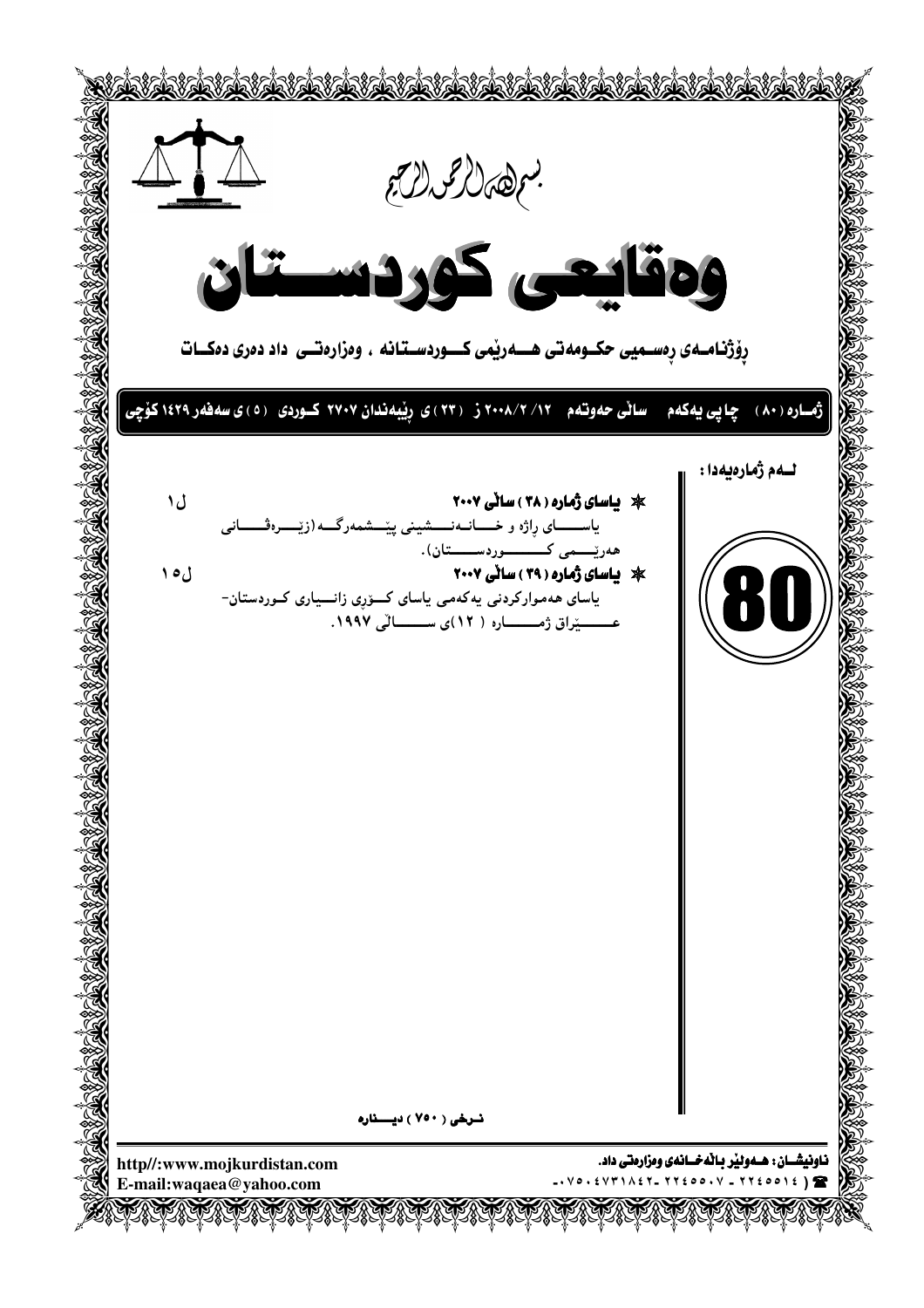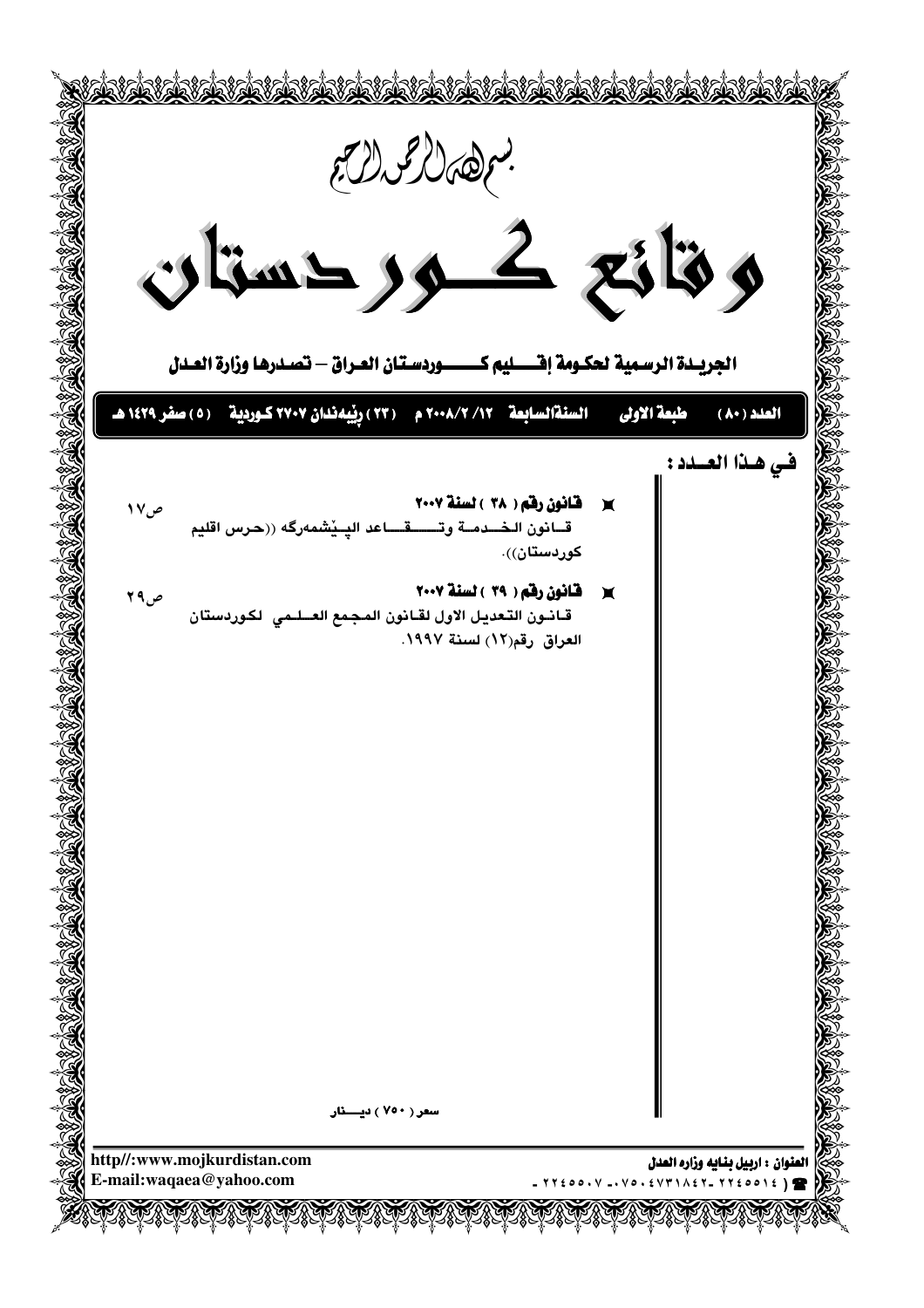وقائع كوردستان



# بهناوی خوای به خشندهو میهرهبان

ھەربّمى كوردستانى عيّراق سەرۆكايەتى ھەرپە سەرۆك

بەناوى گەنەوە

بريار

ژماره (٤) ساٽي ٢٠٠٨

یاسای راژەو خانەنشینی پیشمەرگە ( زیرەڤانی ھەریمی کوردستان ))

به يێی ئەو دەسەلاتەی لە برگەی (۱) ی ماددەی (۱۰) ی ياسای سەرۆکايەتی ھەرپمی کوردستان – عێراق ژماره (۱)ی ساڵی ۲۰۰۵ ی هەموارکراو پێمان دراوەو، به پاڵیشتی ئەو یاساکارییەی ئەنجومەنی نیشتمانی کوردستان – عیّراق کردویهتی له دانیشتنی ژماره (۳۸) له ۳۰ /۰۰۷/۱۲ بریارماندا به دهر کردنے :

# **یاسای ژماره ( ۳۸ )ی سائی ۲۰۰۷** یاسای راژه و خانەنشینی پیشمەرگە رزیرەڤانی هەریمی کوردستان،

# دمروازمى بهكهم زاراوهكان

ماددەى يەكەم : يەكەم : ھەرپم : ھەرپمى كوردستان – عيراق. دووهم : فەرماندەي گشتى : فەرماندەي گشتى ھێزەكانى زێرەڤانى ھەرێم. سٽِيهم : حکومهتي ههريم : حکومهتي ههريمي کوردستان. چوارەم : فەرماندەيى گشتى ھێزەكانى يێشمەرگە (زێرەڤانى ھەرێم): دەستەلاتى بالاي يێكھاتەكانى ھێزە چەكدارەكانى كوردستانە. يێنجەم :هێزی يێشمەرگەی کوردستان (زێرەڤانی ھەرێم): بریتی په له ھەموو يێکھاتەکانی ھێزی يێشمەرگەي كوردستان ھەر لە سەربازەوە تاكو دەگاتە بەرزترين يلەي سەربازى. شەشەم : وەزارەت : وەزارەتى يېشمەرگەي ھەرىمى كوردستان. حەوتەم : وەزير : وەزيرى يێشمەرگەي ھەرێمى كوردستان. ههشتهم :شۆرش : قوناغێکه له بزووتنهوهی رزگاریخوازی کوردستان که له ۱۱ی ئهیلوولی ۱۹۲۱موه

دەست پيدەكات.

 $\lambda$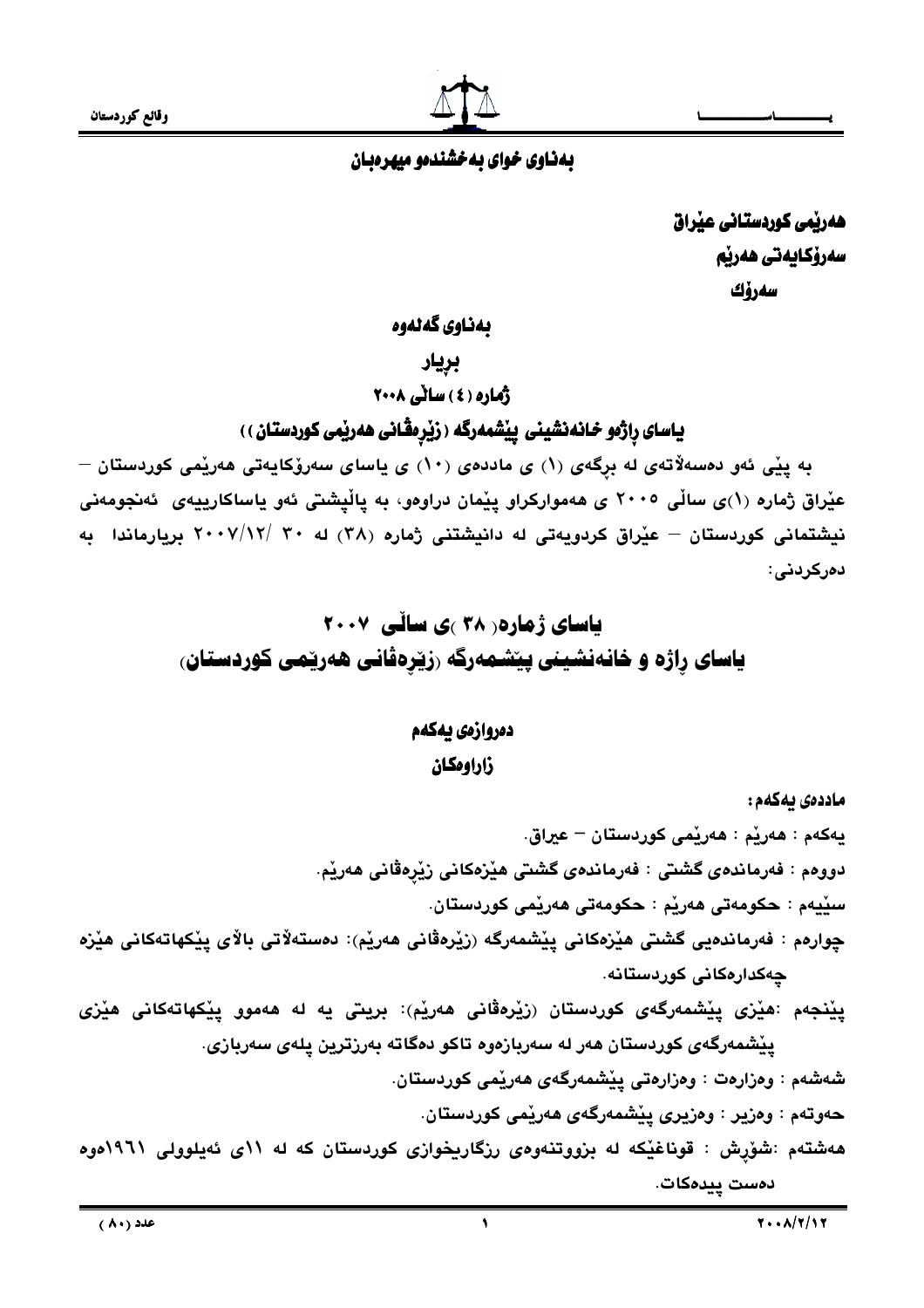ماددەى دوومم : يهکهم: دامهزراندن و رهزامهندنی دهربړین لهسهر دهست له کار کێشانهوه و خانهنشین کردن و گهړاندنهوهی بۆ خزمەت لە پلەى ملازم بەرەوسەرەوە ، بە پيشنيازى وەزيرى پێشمەرگە و بە رەزامەندنى

# بەشى يەكەم ( دامەزراندن )

# راژ*ەي ئە*ڧسەران

# دمروازمى دوومم

هۆی خزمەت يان لە يێناوی دا دەستبە سەر دەكرىّ.

ديكەي دوژمن لە كاتى بەجێگەياندنى خزمەت يا خود لە يێناوى دا. بيست ويهكهم: دەستبه به سەركراو: ئەو يێشمەرگەيەيە كە لە لايەن لايەنیْكى دەرەكى يان تیرورستى بە

- چارەنووسى ديار نييه. بيستهم : ديل : ئەو يێشمەرگەيەكە بە ديل دەگيرێت لە لايەن لايەنيكى دەرەكى ياخود ھەر لايەنێكى
- خانەنشىن. نۆزدەم : بىٰ سەروشوێن : ئەو يێشمەرگەيەكە بە ھۆى ئەركى يێشمەرگايەتى بىٰ سەروشوێن بووە و
- حەقدەم : ياشەنشين : ميراتگرى يێشمەرگەي خانەنشينە بە يێى حوكمەكانى (ياساي بارى كەسپەتى). هەژدەم : شايستە : ئەو كەسەيە كە شايستەى مووچەى خانەنشينيە دواى كۆچى دوايى پێشمەرگەى
- و ئەو خزمەتەى لە دواى شۆرشدا لە يێكھاتەكانى ھێزى يێشمەرگەى كوردستان بە يێى حوكمەكانى ئەم ياسايە دەيباتە سەر.
- مەبەسىتى خانەنشين كردن، ئەمەش بە يێى بريارێكى تايبەتى فەرماندەى گشتى ھێزەكانى زٽرەقانى دەبى ّ. شازدهم : خزمەتى پێشمەرگە : ئەو ماوەيەيە كە پێشمەرگە بەكردەنى لە ريزەكانى شۆپش بەسەرى بردبێ
- سێڒدهم : مووچهی تهواو : مووچه به دهرمالْهوه. چواردهم : مافي خانهنشيني : ئەو مافانەيە كە خانەنشين كراو يا ميراتگرانى دەيان كەوي.

پازدەم : خزمەتى خانەنشينى: خزمەتى پێشمەرگە ياخود ھەر خزمەتێكى تر كە دەشىٚ بخرێتە سەرى بۆ

- يێشمەرگە خەرج دەكرێت. دوازدهم : مووچه : مووچهی بنهڕهتی دوا مانگ که پێشمهرگهی بهردهوام له خزمهت به پێی پله و پایهکهی وهري دهگرنت .
- يازدهم : مووچەی خانەنشینی : ئەو مووچەيەيە كە بەپێی حوكمەكانی ئەم ياسايە لە كاتی خانەنشينی بۆ
- هێزی یێشمەرگە (زێرەڤانی ھەرێم). دهيهم : خانەنشين : ئەو يێشمەرگەيە كە بە يێى حوكمەكانى ئەم ياسايە ماڧ خانەنشينى ھەيە.
- نۆيەم : يێشمەرگە (زێرەڤانى ھەرێم): ئەو كەسەپە بەشداريى لە شۆرشى رزگاريخوازى كوردستاندا كردبىْ بۆ بەديهێنانى مافە ديموكراتى و نەتەوەييەكانى گەلى كوردستان و ياخود بچێتە پاڵ ريزەكانى

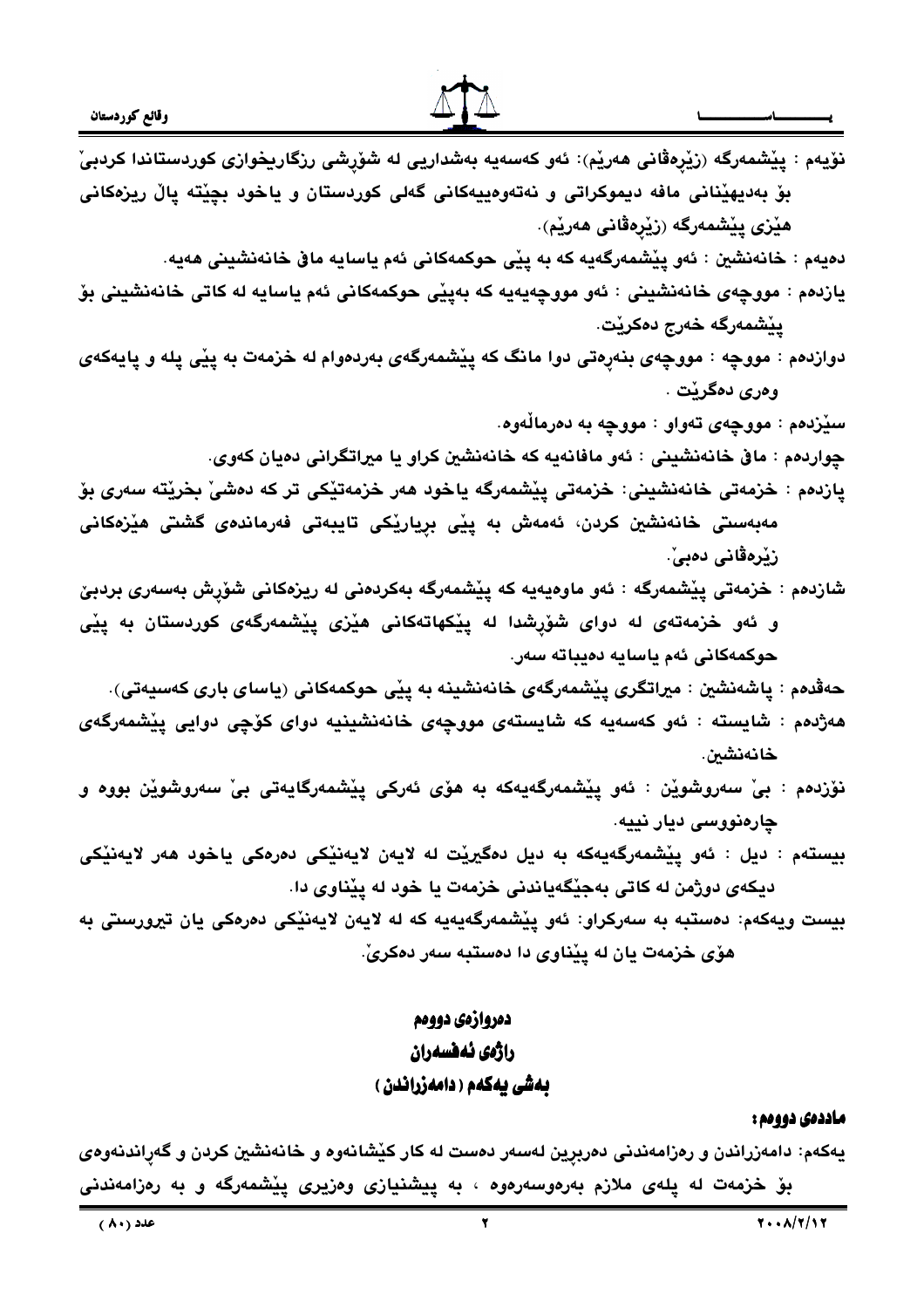

فەرماندەى گشتى ھێزەكانى پاراستنى ھەرێم (زێڕەڤانى) دەبێت يان ئەو كەسەى ئەو دەستەلاتى يئ دەدات.

دووهم : سەرۆك ئەركانى ھێزى يێشمەرگەى كوردستان و ياريدەدەرەكانى و فەرماندەى فرقەكان و يايە سەربازييە تايبەتيەكان بە يێشنيازى فەرماندەيى گشتى ھێزەكانى ياراستنى ھەرێم و رەزامەنديى فەرماندەي گشتى دادەمەزرێن.

#### ماددەى سىلمم :

مەرجەكانى يێدانى يلەي ملازم لـه ھێزى يێشمەرگەي كوردستان (زێرەڤانى ھـەرێم) بـەم شێوەيەي خوارهوه دهييٌ:

يەكەم : ھاوولاتى ھەرپمى كوردستان بيّ.

دووهم : (٢٠) سالِّي تهمهني تهواو كردبيِّت و له (٢٦) سالِّيش زياتر نهبيّت.

سێيهم:خاوەن ئابروويەكى باش و رەوشتێكى بەرزبێت و لەسەر تاوانێك يان كەتنێكى ئابروو بەر حوكم نەدرابى' .

چوارهم : دەرچووى يەكێك له مانه بێت :

- أ. يەكێك لە كۆلێجەكانى سەربازى.
- ب. کۆليج يا پەيمانگا بالاْکان بە مەرجێك ماوەي خوێندنەکە يان لە چوار سالْ كەمتر نەبيْ.
	- ج. خوله تايبەتيەكانى ھێزى يێشمەرگەى كوردستان.

يێنجەم: مەرجەكانى تەندروستى و تواناي جەستەيى تێدا بێتە دى.

شەشەم: مەرجەكانى برگەي (دووەم وچوارەم)ى ئەم ماددەيە ئەو ئەفسەرانە ناگريتەوە كە بەھۆى ئەوەي ييشمەرگەي تيكۆشەر بوون لە ريزەكانى بزووتنەوەي رزگاريخوازى كوردستان يلەي ئەفسەرييان يێ بەخشراوە.

حەوتەم: دەرچووانى كۆلێژەكانى كۆمەڵەي يزيشكى و ئەندازياريى لە كاتى خۆ بەخشكردنيان لە ريزەكانى يێشمەرگە(زێرەڤانى ھەرێم) يلەي ملازمى يەكەميان يێدەدرێَ.

ماددەى چوارەم:

مووچەو سەرمووچەي سالأنەي ئەفسەرەكان بە يێى ياسا ديارى دەكرێن.

# بەشى دووەم "يلەبەرزكردنەوە"

#### ماددەى يېنجەم:

پلەى ئەفسەرەكان بەپێى ئەم مەرجانەى كە لەم ياسايە دا ھاتوون بەرز دەكرێنەوە، دواى تەواوكردنى ماوەی دياری کراوی خزمەتەکەيان لە پايەکەياندا لە ريزەکانى ھێزی يێشمەرگەی کــــــــــوردستان وبەم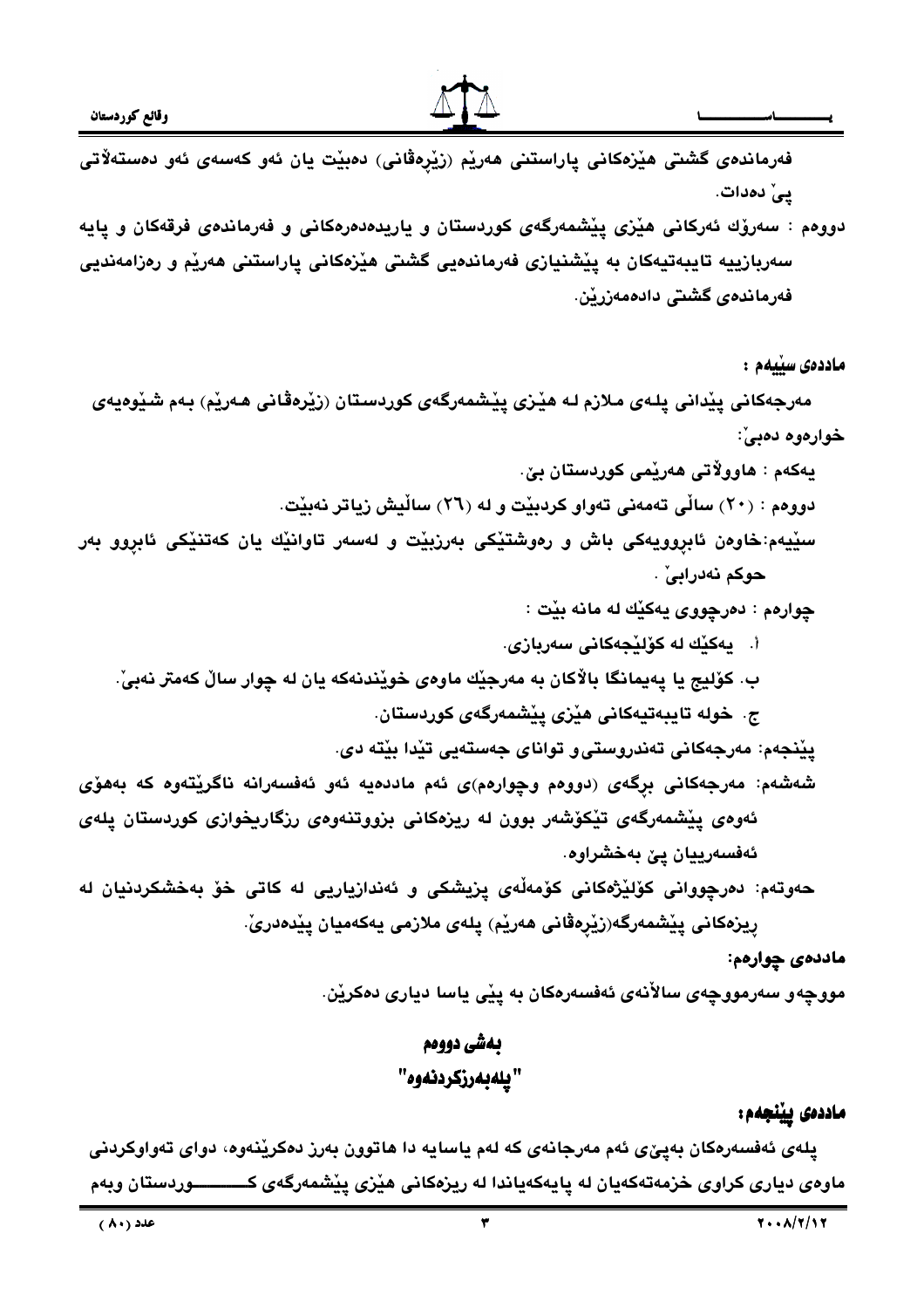

وقائع كوردستان

جۆرەي خوارەوە:

| ماوەي پايە بەرزكردنەوە | پایه          |
|------------------------|---------------|
| سێ ساڵ                 | مولازم        |
| سێ سالٚ                | مولازمى يەكەم |
| چوار سالٌ              | نەقيب         |
| چوار سالٌ              | رائيد         |
| چوار سالٌ              | موقەددەم      |
| چوار سالٌ              | عەقيد         |
| چوار سالٌ              | عەميد         |
| شەش سالٚ               | ليوا          |
| شەش سالٚ               | فەريق         |
| .                      | فەريقى يەكەم  |

### ماددەى شەشەم :

مەرجەكانى يلە بەرزكردنەوە و يێشخستن و سزاو مۆڵەتەكان، بە ياسا ديارى دەكرێن.

# بەشى سێيەم خزمەتى پيشمەرگە( زێرەڨانى ھەرپم )ى خۆبەخش

#### ماددەى حەھتەم :

يەكەم :يێشمەرگەي خۆبەخشكەر ئەو كەسە خۆبەخشەيە كە لە نێوان يلەي يێشمەرگە تا جێگرى ئەڧسەرى يلە ناياب، راژەي يێشمەرگايەتى كردۆتە ييشە بۆ ماوەيەكى دياركراو.

دوومم :دامەزراندن و يلەيێدان و گواستنەومى يێشمەرگە لە سنفێكەوم بۆ سنفێکى ترو كۆتايى ھێنان بە خزمهتهکهی و خانهنشین کردنی یاخود گەراندنهوەی بۆ خزمهت ، به پێی پێرەوێك و بەفەرمانی وەزير يا ئەوەي دەستەلاتى يېدەدات دەبيت.

# ماددەى ھەشتەم :

مەرجەكانى وەرگرتنى يێشمەرگەي خۆبەخش ئەمانەي خوارەوەن: يەكەم: دەبىّ لە ھاوواْتيانى ھەريّمى كوردستان بيّت. دووهم: تهمهنی له (۱۸) سالٌ کهمتر نهبیٌ.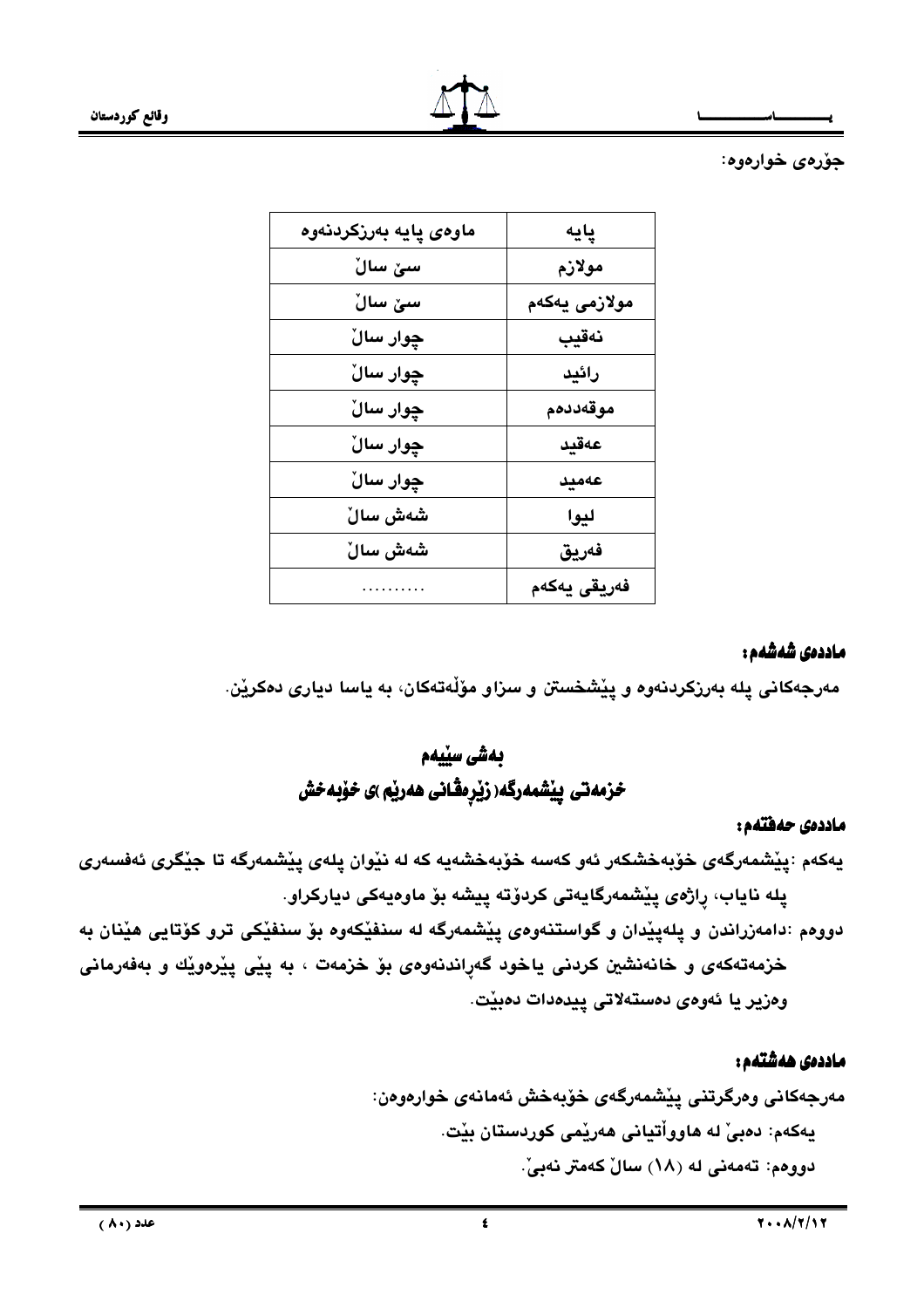

چوارهم:خوورەوشتیکی بەرزو ناوبانگی باشی ھەبیت و بەھیچ تاوانیّك یان كەتنیكی ئابروبەر سزا نەدراينت.

پِيْنجەم: ساڵی شەشەمی لە قۆناغی خويْندنی بنەڕەتی تەواو كردبيْت.

#### ماددەى نۆبەم :

يەكەم: يلەويايەكانى يێشمەرگەي خۆبەخش بەم شێوەيەي خوارەوە دەبێت:

$$
-
$$
 چيٰگري ئەنسەر  
\nپ 4- يېگري ئەنسەر  
\nپ 4- يېگىرى ئەنسەر  
\nي 4- يېڭەرى  
\n- چيٽگري ئەنسەر  
\nچ 4- يېگىرى ئەنسەر  
\nچ 4- يېگىرى ئەنسەر  
\nچ 4- يېگىرى ئەنسەر  
\nچ 4- يېگىرى ئەنسەر  
\2- جيٽگرى ئەنسەر  
\ي 2- جيٽگرى ئەنسەر  
\2- جيٽگرى ئەنسەر  
\2- مەريف.  
2- مەريف.  
1- جيٽگرى عەريف.  
\1- جيٽگري عەريف.  
\1- مەريف.  
4-سەربازى يەكەم.

دووهم: مووچەو سەرمووچەي سالأنەي يێشمەرگەي خۆبەخش بە ياسا ديارى دەكرىّ.

#### ماددەى دەيمە :

یهکهم: خزمهتی ییشمهرگه له ریزهکانی بزووتنهوهی رزگاریخوازیی کوردستان یان له ریزهکانی پێۣشمەرگەی کوردستان بەر لە دەرچوونى ئەم ياسايە بە خزمەت بۆ ھەموو مەبەستەكانى خانهنشينی و سەرمووچەی و پلەپێدان و بەرزكردنەوه و مۆلّەت بۆ ئەوانەی بەردەوامن لە خزمەت دادەنرێ بە مەرجێك خزمەتەكەيان لەلايەن فەرماندەي گشتى يەسند دەكرىٚ و لەلايەن وەزارەتى يێشمەرگەوە حيساب دەكرىٰ.

دووهم : ماوهي ئهو خزمهتهي كه ييشمهرگه ييشي ١٩٩١/٣/٥ يان ئهوهي له مهيداني جهنگدا يــــــاخود له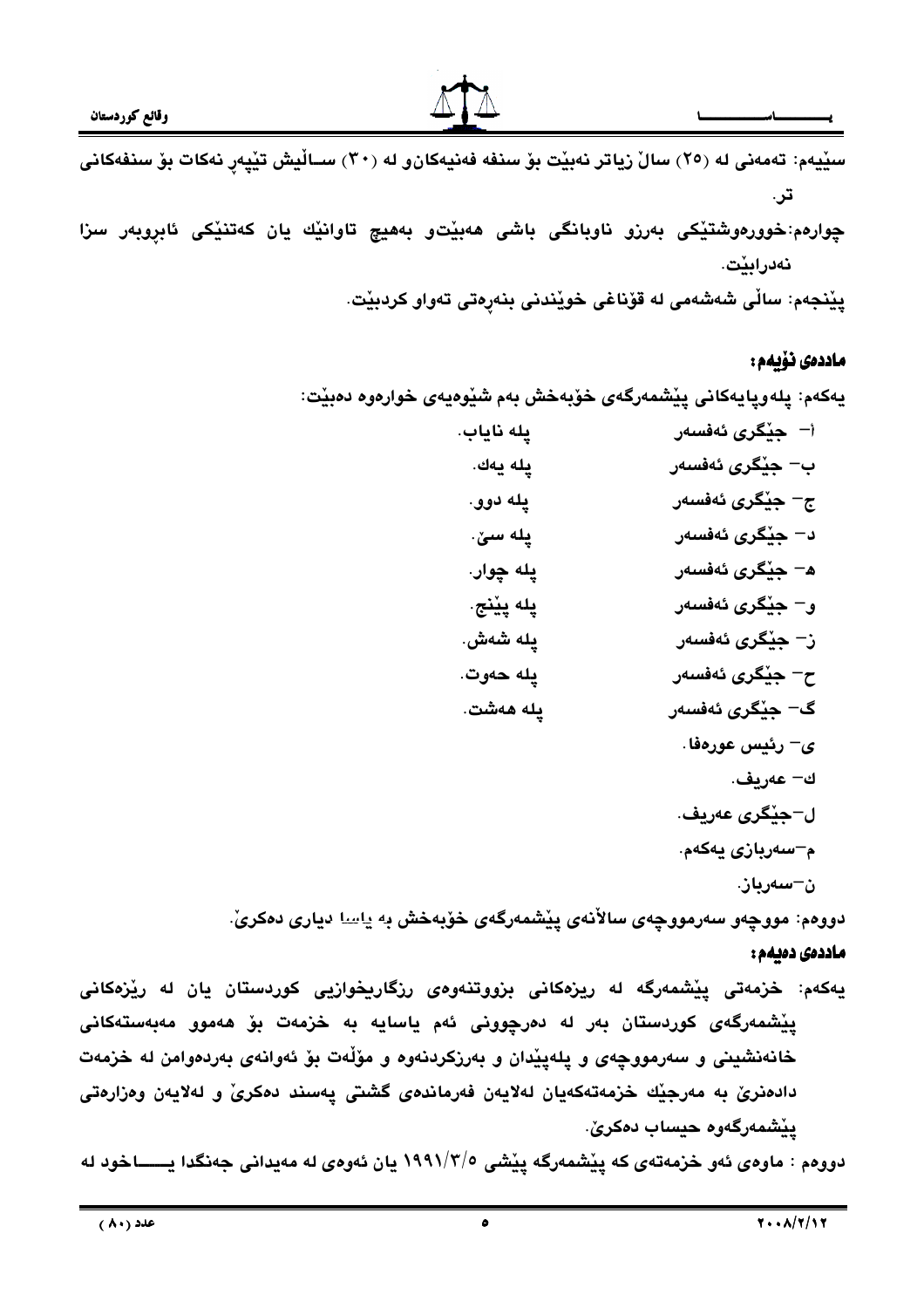



ناوچەي جم وجۆلى سەربازى بەسەرى بردېێ كە ھێزەكان و كەرتە ھاوبەشەكان بە فەرمانى وەزير دەست نيشان دەكريْن بە خزمەتيْكى دوو چەندانە بۆ مەبەستى خانەنشينى بۆ حيساب دەكرىّ.

#### ماددەى ئازدەھەم:

ئەگەر يێشمەرگەيەك دامەزرا يا گۆيزرايەوە بۆ وەزيفەيەكى تر، مافى ئەوەى ھەيە خزمەتەكەى بخاتـە سـەروەزيفە نوێيەكـەى بـۆ ھـەموو مەبەسـتەكان و پێچەوانەى ئەمـەش قـەبوول نـاكرى تـەنيا لـە حاڵـەتى خانەنشين كردنى نەبىّ و ئەمەش بە يێى ياسا دەبێت.

# ماددهی دوازدهم :

يەكەم:وەزير بۆي ھەيە بە رەزامەنديى فەرماندەي گشتى يا ئەوەي دەستەلاتى يىْ دەدات، گريبەست لەگەلْ ئارەزوومەندانى خۆبەخش كردندا بكات بۆ كاركردن وەك ئەفسەر لەناو ھێزەكانى يێشمەرگە (زێرەڤانى ھەرێم) لە كاتى يێويستى و بەيێى يێويستى و يسيۆرى.

دووهم:لەسەر يێشنيارى وەزير وبەرەزامەندى فەرماندەى گشتى يايە دەدرێتە ئەوانەى حوكمى برگەى (پهکهم) ی سهرهوه دهيان گريٽهوه.

# ماددهی سنزدهم :

- یهکهم: ماوهی گریْبهستی بوّ ئهفسهران (۱۰) ده سالْه ودهشیّ به رهزامهندیی وهزیر (۳) سیّ سالّ بوّ هەرجاريْك دريْژْ بِكريْتەوە.
- دووم، ئەفسەر لە خزمەتى يێشمەرگە (زێرەڤانى ھەرێم) دواي تەواوكردنى ماوەي گرێبەستەكەي كار كەنار دەكرىّ.
- سێيەم: وزير بۆی ھەيە ماوەی گريبەستى ئەوانەی حوكمەكانى برگەی (يەكەم) لەم ماددەيەدا دەيان گريٽهوه له حالهتي جهنگ و باري نا کاوي و جارداني شهر دريژبکاتهوه.

# مادهي چواردهم :

فەرمانـدەي گـشتى لەسـەر يێـشنياري وەزيـر بـۆي ھەيـە گرێبەسـتى ئەفـسەر ھەڵوەشـێنێتەوە ئەگـەر دەركەوت يابەند نيە بە دابونەريت وديسيلينى خزمەتى يێشمەرگە (زێرەڤانى ھەرێم)، ئەمەش لەسەر برياري ئەنجومەنى لێكۆڵينەوەكە بۆ ئەم مەبەستەو يێك ھاتبێت لەسەر راسىياردەي بەريرسەكانى بە زىنجىرەي بەريرسىيەتى.

# مادەى يازدەم:

- يەكەم:دەكرىْ ئەفسەر ئينتيداب بكرىْ بە رەزامەندى فەرماندەى گشتى بۆ خزمەتكردن لە دەرەوەى (يِيْشْمەرگايەتى – زِيْرەڤانى ھەرپْم) بۆ ماوەيەك لە (٣) سى ّسالْ رەت نەكات و قابيلى دريْژْكردنەوەيە بۆ يەك جار.
- دوومم:دەشىٰ خۆبەخش بەرەزامەندى وەزير ئينتيداب بكرىٰ بۆ دەرەوەي ﴿ يِيْشْمەرگايەتى– زِيْرەڤانى هەريْم) بۆ ماوەيەك لە (٢)سىْ سالْ رِەت نەكات و قابيلى دريْژْكردنەوەيە بۆ يەك جار.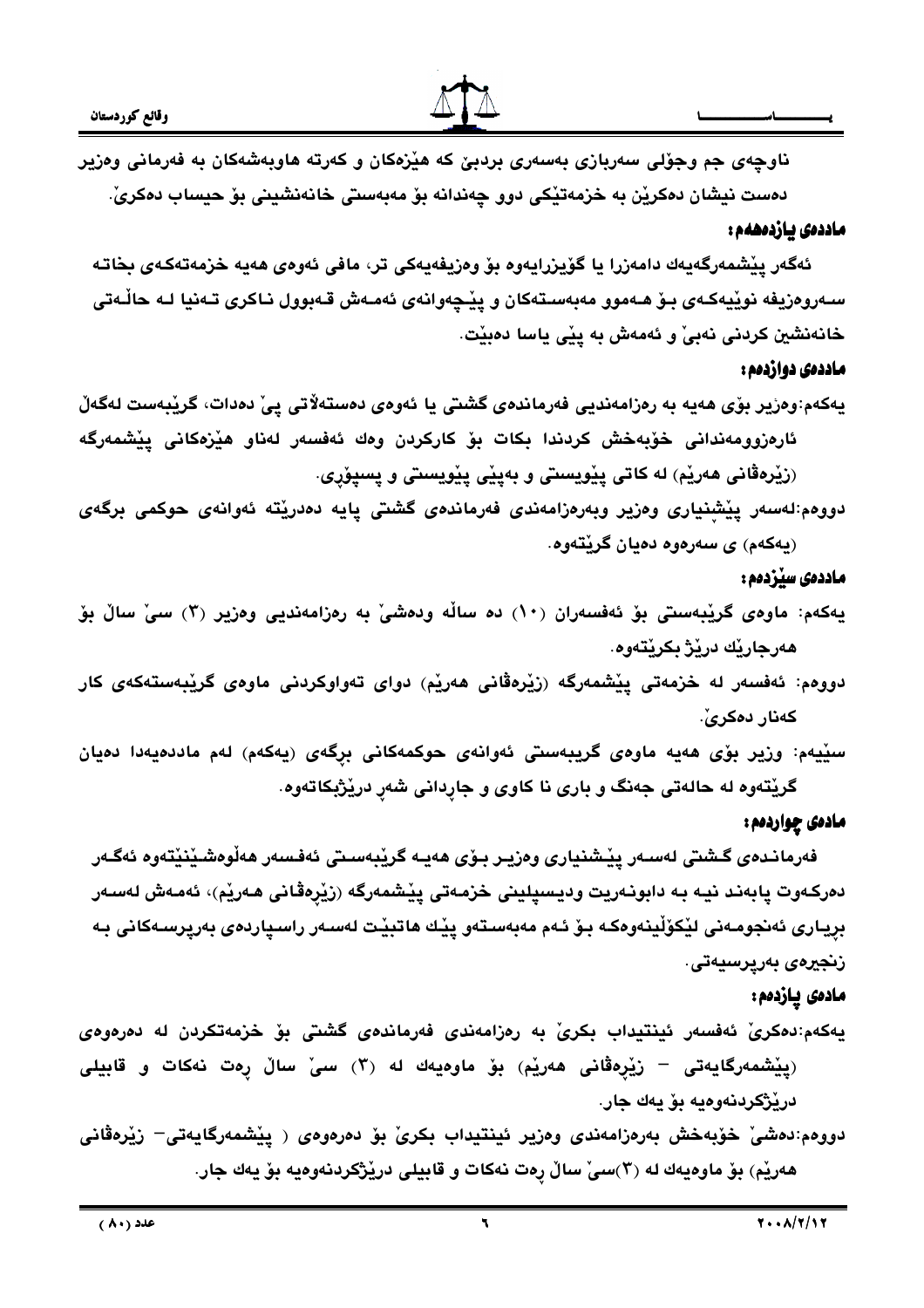

سێيەم:(يێشمەرگە . زێرەڤانى ھەرێم)ى ئينتيدابكراو دەگەرێتەوە بۆ وەزيفەى( يێشمەرگايەتى = زێرەڤانى هەريم) دواي تەواوبوونى ماوەي ئينتيدابەكەي ياخود لە كاتيك ييويستيان ييى بيت.

# ماددەى شازدەم :

- يەكەم:ماوەي خزمەتكرىنى (پيشمەرگە زيرەڤانى ھەريم)ى ئينتيدابكراو بۆ دەرەوەي ريزەكانى (پێشمەرگە . زێرەڤانى ھەرێم) بە خزمەتى سەربازى دەژمێردرى و لە كاتى بوونى مەرجى بەرزكردنەوە و شايانى ئەو بەرزكردنەوەيە بێت، بەرز دەكرێتەوە.
- دووم، مووجه ودمرمالُهي(پێشمەرگە . زێرەڤانى ھەرێم)ى ئينتيدابكراو لەو لايەنە دەدرێ كە بۆي ئينتيدابكراوه وله كاتي ئەو ئينتيداب كردنەدا حوكمه گشتييەكانى ئينتدابى به سەردا دەسەيێنرىٚ.

# ماددەى حەڤدەم :

وەزير بۆي ھەيە ئەفسەر بخاتە سەر نيوه مووچە بۆ ماوەيەكى دياريكراو لەسەر يەكێك لەم ھۆيانەي خوارهوه:

- يەكەم: گەر بەد رەوشت بوو بەيێى ئەو رايۆرتانەي بەريرسەكانى بە زىجيرە لەسەريان نووسيوە.
- دووهم:گەر نەيتوانى كارەكانى لە بەر بىّ شياوى جێبەجىّ بكات ئەمەش بە يێى ئەو رايۆرتانە دەبىّ كە بەريرسانى بە زنجيرە لەسەرى بەرزدەكەنەوە.

سێيەم: سەرنەكەوتنى لە يەكێك لە دەورە حەتميەكان يان بنەرەتيەكان لە سنفەكەي خۆيدا.

### مادەى ھەژدەم :

ئەفسەرى خراوه سەر ليستى نيوه مووجه، له رۆژى خستنه سەر ليستى نيوه مووجەوه ئەو مووجەيەى يێدەدرێٚ و دەبیٚ مل کەچى ياسا و فەرمانە سەربازييەكان بێت.

#### مادەى نۆزدەھەم :

ئەگەر ئەفسەر لەبەر بەدرەوشتى يان لەبەر بىْ توانايى بـە پِيْـى بِرِگـەكانى (يەكـەم و دووەم) لـە مـاددەى حەقدەم لەم ياسايە خرايە سەر ليستى نيومووچەيى، ماوەى مانـەوەى لـە ليستى نيومووچەيى لـە مـاوەى خزمهتهکـهي دهردهکـريّ لـه جـاري پهکـهم و دوو چهندانهيـشي لـي دهردهکـريّ لـه جـاري دووهم و لـه جـاري سٽيەميش خانەنشين دەكرىٰ.

# ماددەى ئىستەم:

يەكەم:ئيمام لە (يێشمەرگە . زێرەڤان) دادەمەزرىٚ ويلەي خۆي يێدەدرىٚ وبەرزدەكرێتەوە وخانەنشين دهکری و بو خزمهت دهگەرینریتەوه و وازهیدانیشی به بریاری وهزیر لی قەبوولْ دەکریْ.

دووم،:هەمان ئەوحوكمە ياساييانە ئيمام دەگريتەوە كە بەسەر ئەفسەرى ھاوشيوەى لە مووجە دا ييادە دەكرێت، مەگەر دەقێكى تايبەتى ياسا ھەبێت.

# ماددهى بيست ويهكهم:

مەرجە ئەوەي بە (ئيمام) دامەزرىّ ھەمان مەرجەكانى كە لە مــــــاددەي سێيەم لەم يــاسايەدا ھــاتوون

Ÿ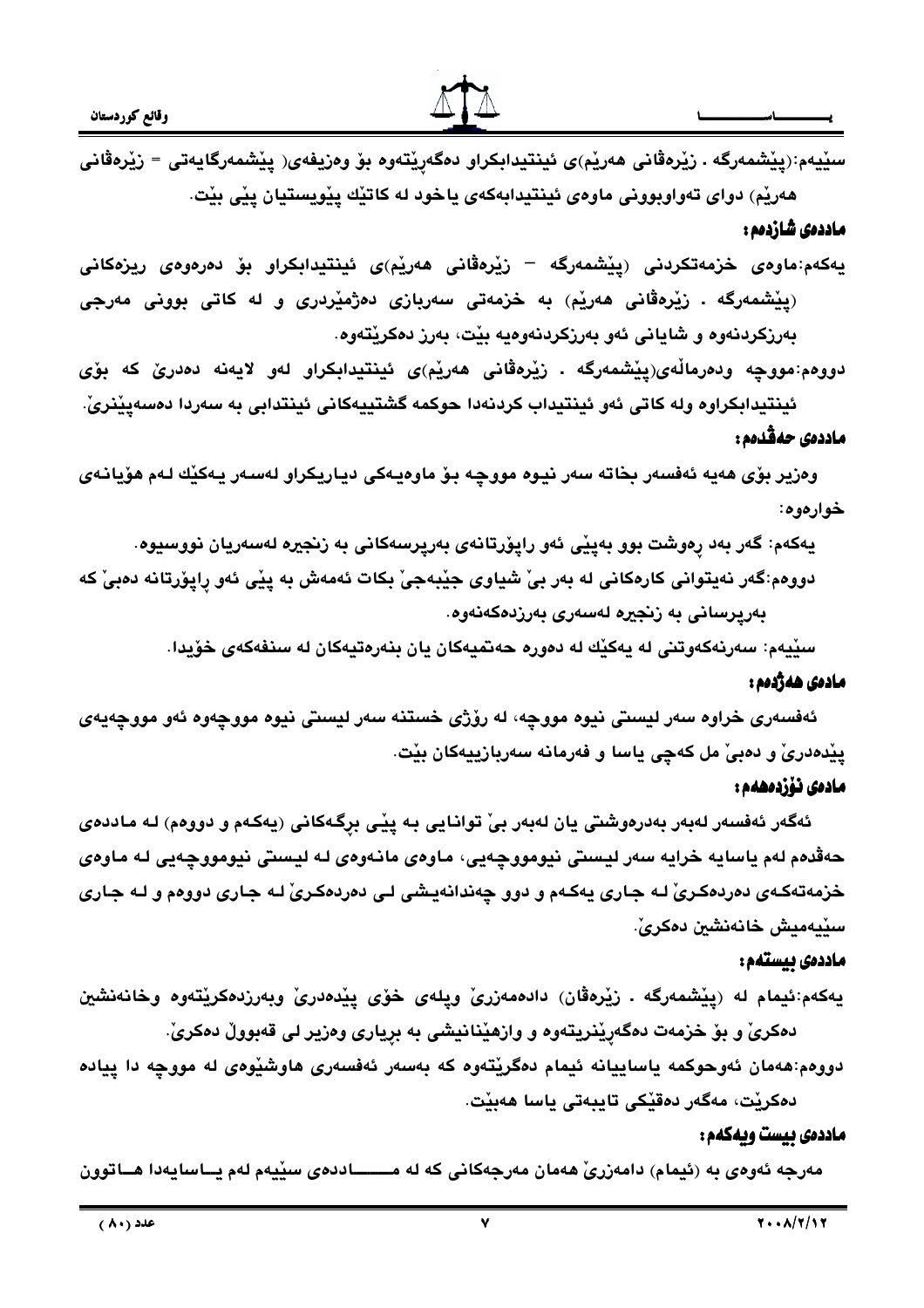

تيْدابيْ، بەدەر لە برگەي (چوارەم)ى و دەبيْ بروانامەي بەرايى زانكۆي لە زانستەكانى شەريعەت يا ئايين يا هاوشێوهكانيدا هەبێت.

# ماددهی بیستودووهم :

ئهمانهي خوارهوه به ريْنمايي وهزير دياري دهكريْن: يهکهم: پلهی ئيمام و مووچهو سهرمووچهی سالانهی و بهرزکردنهوهی. دووهم: ئەركەكانى ئيمام و بەرگ و نيشانەكانى.

# ماددهی بیست وسییمم :

ئـهو ئافرەتانـهى لـه ريزەكـانى هێـزى(پێـشمەرگه — زێرەڤانى هـەرێم)خزمـەت دەكـەن مووچـەى تـەواو و هەموو ئەو دەرمالانەيان لە كاتى مندالْ بوون و لە ماوەي مۆلّەتى دايكايەتى پێ دەدرێَ.

# بهشي چواردم

# ماددهی بیست وچوارهم:

مەرجەكانى يلە يێدان و بەرزكردنەوەو سزادان و مۆڵەت و كاروبارەكانى تر بۆ يلەدارەكان بە ياسا ديار دەكرێت.

# دمروازمي سييدم خانەنشينى بهش یهکهم ( خانهنشین کردن )

# ماددهي بيست ويينجهم:

يِيْشْمەرگە لەم حالّەتانە خانەنشين دەكرىٰ: يەكەم: بەپێى تەمەن و ئەم خشتەيەي خوارەوە.

| تــــــــەن         | پــــــايــــــــه                       |
|---------------------|------------------------------------------|
| ٦٣ شەست وسىٰ سالْ   | فەريقى يەكەم/ فەريق                      |
| ٦٠ شەست سالْ        | ليوا.                                    |
| 0۸ پەنجاو ھەشت سالْ | عەميد.                                   |
| ٥٥ پەنجاو پێنج ساڵ  | عەقيد.                                   |
| ٥٣ پەنجاو سێ ساڵ    | موقەددەم                                 |
| ٤٩ چل ونۆ سالْ      | رائيد– نەقيب                             |
| ٤٥ چل وپێنج ساڵ     | مولازم– مولازمی يەكەم                    |
| ٥٥ پەنجاو پێنج ساڵ  | له جێگری عەریفەوە تا جێگری ئەفسەری فەننی |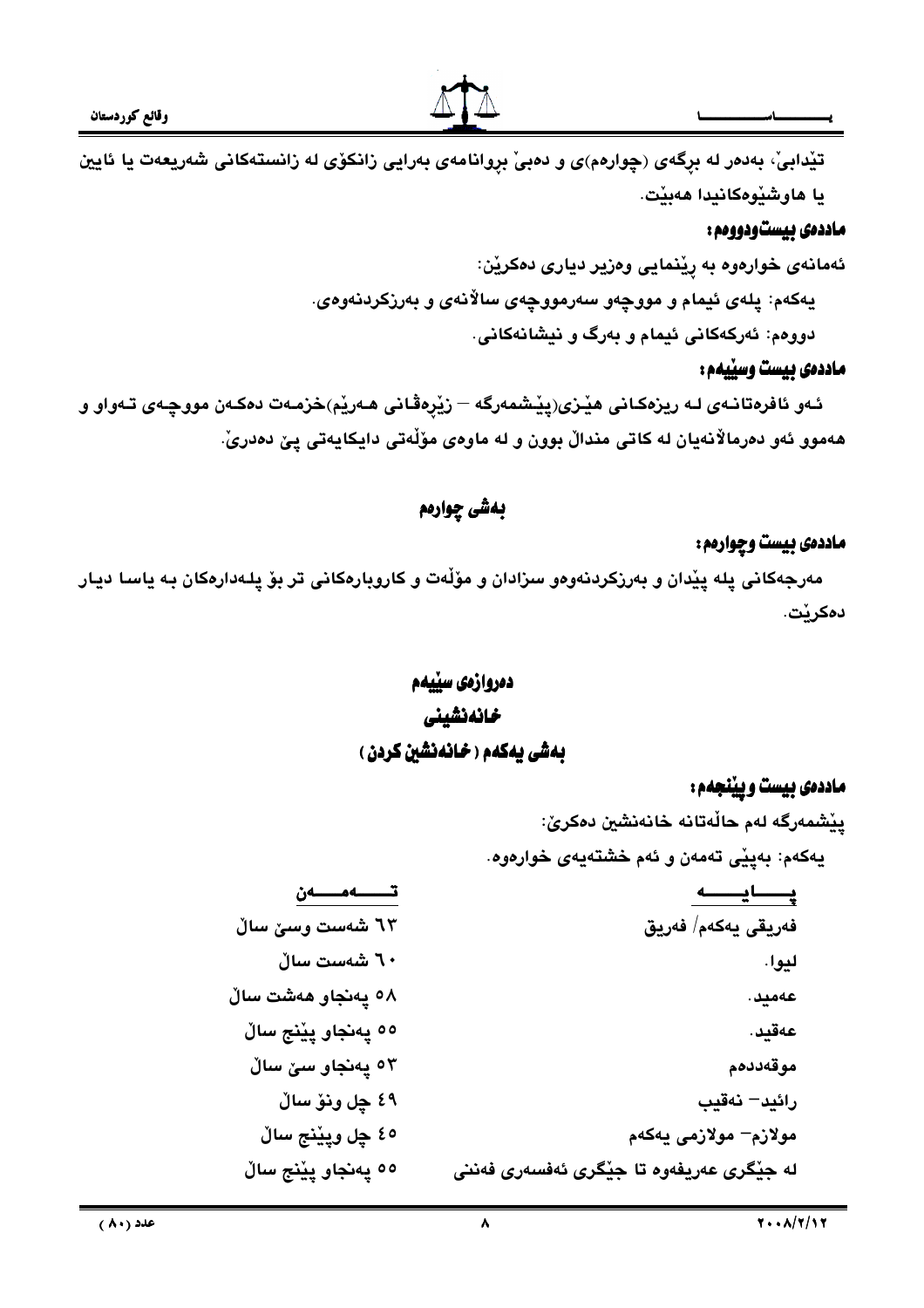



۰۰ يەنجا سالْ له جێگري عەريفەوە تا جێگري ئەفسەر ٤٥ ڃل ويٽِنج سالُ سەرباز تا سەربازى يەكەم دووهم: ئيمام له كاتي تەواوكردني شەست سالّي تەمەنى خانەنشين دەكرىّ. سيْيهم:لـه کـاتى تووشـبوونى بـه نهخۆشـيهك رێ لـه بـهردەوامبوونى لـه خزمهتهکـهى بگـرێ، ئهمـهش بەپێى راپۆرتێك دەبێت كە لەلايەن ليژنەيەكى پزيشكى پسپۆرەوە دەرچووبێت. ماددەي بيستو شەشەم:

بِوْ سەركردايەتى گشتى زِيْرەڤانى ھەريە يان ئەوەي دەستەلاتى يىِّ دەدات ھەيە ييشمەرگە خانەنشين بكات لهم حالّهتانهي خوارهوه:

> يەكەم: ئەگەر لە ميلاك زياد بوو. دووهم: ئەگەر دەركەوت بىّ توانايە لە خزمەتەكەي. سێيەم: يابەند نەبوونى بە دابو نەريت ويرەنسىييەكانى يێشمەرگە.

# بهش دووهم ( ماهُهکانی خانهنشین )

# ماددهي بيستو حهوتهم:

يەكەم: پێشمەرگە بۆي ھەيە داوا بكات خانەنشين بكريْت ئەگەر خزمەتەكەي لـه (١٥)سـالْ كـەمتر نـەبوو، بـه مەرجێك لە ريزەكانى ھێزى پێشمەرگەدا تۆماركرابى و بەرەزامەنديى وەزيرى پێشمەرگەبێ. دووهم: ئەگەر يێشمەرگە خانەنشين كراو خزمەتەكەي لـه (١٥)سـالْ كـەمتر بـوو ئـەوا ياداشتێكى بـۆ خـەرج

دهکری به ریزهی (۲۰۰٪)بهییی دوامووچهی بو ههر سالیّك له سالْهكانی خزمهتهكهی.

# ماددهى بيستو ههشتهم:

- يەكـەم: يێشمەرگە بىۆى ھەيـە داواي خانەنىشينى بكـات ئەگـەر خزمەتەكـەي لـە (١٥)سـالْ كـەمتر نـەبىْ بـە مەرجێك ناوى لە ھێزى يێشمەرگەى كوردستان تۆمار كرابێ و وەزيـرى يێشمەرگە يەسـندى كردبـێ لەسەر بنچينەي دوامووچەي كە وەرى دەگرت يان مووچەي يايەكەي كە بەييى ئەوەوە خانەنشين کراوهو جارانی ژمارهی مانگهکانی خزمهتی خانهنشینی دهکریْ و دابهشی ۲٦۰ دهکریت.
- دوومم: دەرماڵەي ھاوسەرى ومندالاْن (° • • )يەنجا ھەزار دينـار بـۆ ھاوسـەرو (° • 7)بيـست ھـەزاريش بۆ ھەريەك لە منداڵەكانى تاكو راد*ەى* (٥)پێنج منداڵ.
- سێيەم: بۆ مەبەسىتى جێبەجێ كردنى حوكمەكانى برگەي (يەكەم)لەم ماددەيەدا كەرتى مانگ بە مانگى تەواو وكەرتى ساڵيش بە ساڵى تەواو دادەندرێ.
- چوارهم: مووچهى خانەنىشين لـه هـهموو حاڵەتێكـدا لـه دوامووچـهى كـه لـه كـاتى خزمەتـدا وەرى دەگـرت تێۑۣەڕ**نا**كات.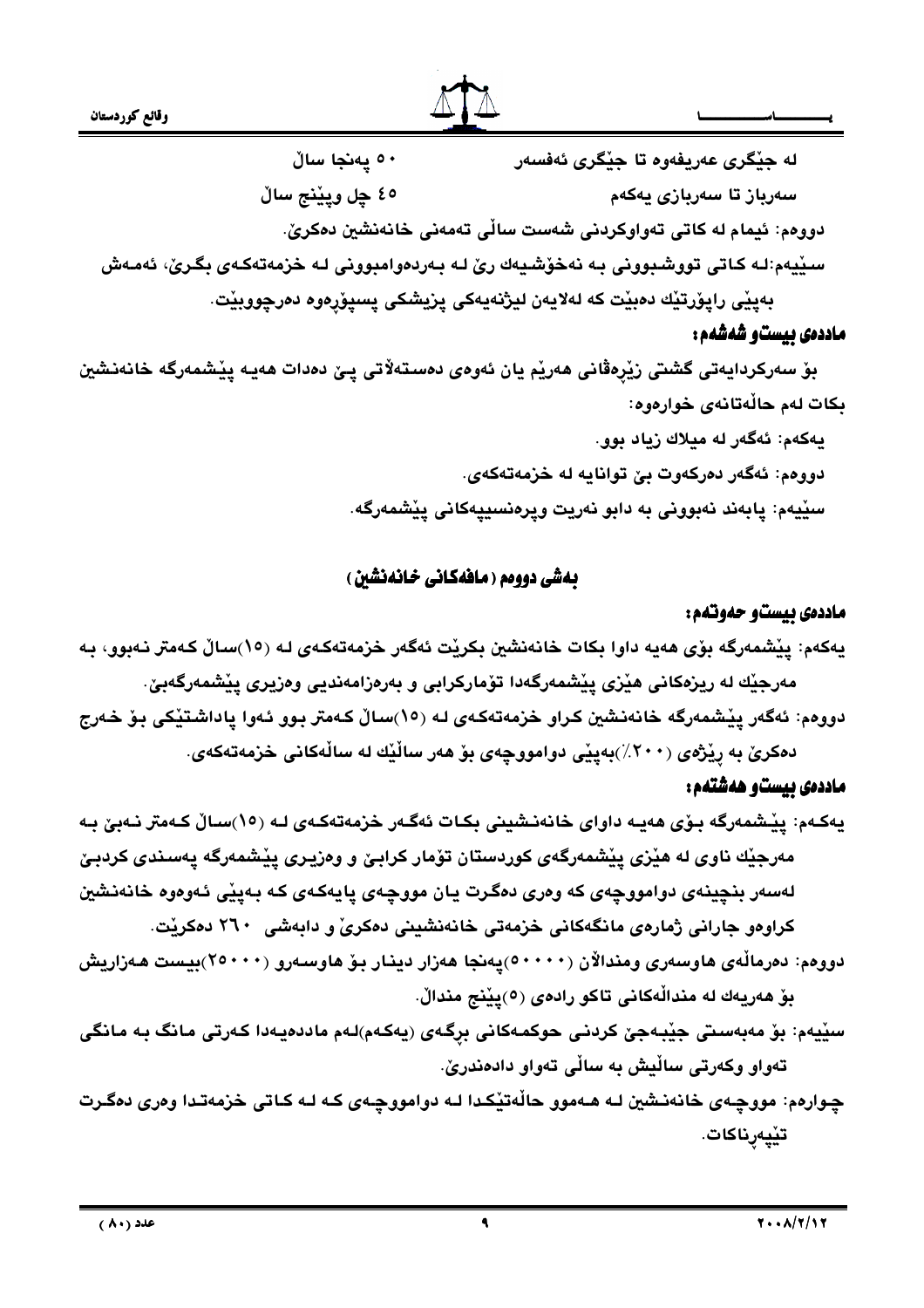

### ماددهی بیستو نویهم:

- يەكەم: ئەگەر يێشمەرگە خانەنشين كرا ياخود بە خانەنشين كراو داندرا، ياداشتى كۆتايى خزمەتەكەي بەم جۆرە بۆ خەرج دەكرێ:
- أ– تەواوى مووجەي ساڵێكى ئەگەر خزمەتى خانەنشىنيەكەي بەر لـە مێژووي ٥/٣/١٩٩١لـه (١٥)سـالْ كەمتر نەبوو.
- ب– تەواوى مووچەي ساڵێكى ئەگەر خزمەتەكەي لە بيست سالْ كەمتر نەبوو. دووهم:جگـه لهوانـهي لـه برگـهكاني (أ، ب)لـه (يهكـهم)ي سـهرهوهي ئـهم ماددهيـهدا هـاتووه، ياداشـتێك بـه

خانهنشين دهدهريّ که بري مووجهي دوايين شهش مانگي بيّ لهو کاتهي که له خزمهتدا بووه.

#### ماددەى سىيەم :

ئەگـەر يێشمەرگە يـا خانەنـشين كۆچـى دوايـى كـرد، ھـەموو مافـەكانى خانەنـشينى و دەرماڵـﻪكانى خێزانـی و ئـهو مافانـهی کـه دهیکـهویٌ لـه ئـهنجامی خزمهتـهکانی بـوْ یاشهنـشینهکانی دهبـیؒ هـهروهکو لـهم ياسايەدا ديارى كراوە.

# ماددهی سی ویهکهم :

مافەكانى خانەنشينى لە رۆژى دەستھەڵگرتن لەكار يان مردنـەوە خـەرج دەكرێت، ئەگـەر داواكارييەكـە له ماوهي پتر له (۲) سێ ساڵدا دوا کـهوت، ئـهو کـات لـه روّژي پيْشکهش کردنـي داواکـهوه خـهرج دهکريْت، ئەگەر دواكەوتنەكە بە بيانوويەكى رەوا نەبوو.

#### ماددهی سی ودوودم :

ئەگەر خانەنشين لـه وەزيفەيـەكى ديكـەدا دامـەزرا، مـاڧ ئـەوەي ھەيـە لـه نێـوان مووڃـەي خانەنشينى و مووجهي وهزيفي كاميان بۆي باشتره يهكێكيان هەڵبژێرێت.

# بەشى سێيەم بێ سهرو شوێن و دهستهبهرکراو

# ماددهی سی و سپیمم :

يەكـەم: لـه حاڵـەتى بـێ سـەرو شـوێن بـوون و دەستبەسـەر كردنـى يێشمەرگە، مووڃـەكەي بـه تـەواوي بـۆ ميراتگرانی شەرعی خەرج دەكرێ تا گەرانەوەی يان ساغبوونەوەی مردنی.

دووهم: مافـهکانی خانـهنـشينی دهدريتـه ياشـينـهي ييْـشمهرگـهي بـيّ سـهرو شـويْن يـا دهستبـهسـهرکراو لـهم حالّەتانەي خوارەوە:

- أ– له رۆژى ساغبوونەوەي مردنى.
- ب– دوای تێپەربوونی (٢)دوو ســالْ بەســەر بـێ ســەرو شـوێن بـوونی یـا دەستبەســەر کردنـی ئەگــەر مردنەكەي ساغ بووەوە.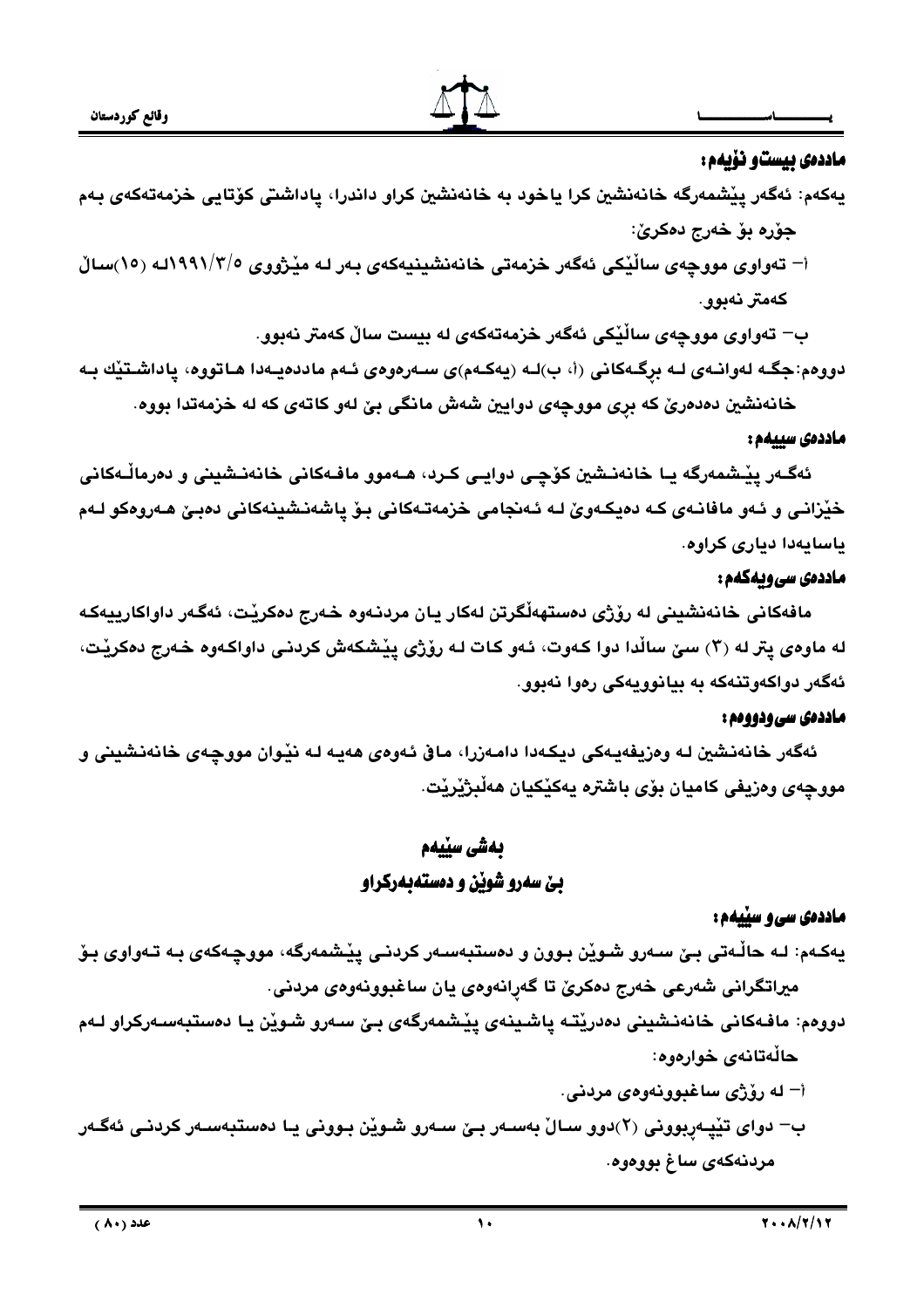

ج–ئەوانــەى بړگــەكانى (أ، ب)ى ئــەم ماددەيــە دەيانگرێتــەوە بــە شــەھيد دادەنـرێن و دەخرێنــە ســەر وهزارهتی کاروباری شههیدان و ئهنفالکراوهکان.

- سێيەم:ئەگەر سەلمێنرا بێ سەرو شوێن بوون و دەستبەسەر كردنى يێشمەرگە بەھۆي كەمتەرخەمى خۆي يا پابەند نەبوونى بە پرەنسىييەكانى پێشمەرگەوە بووبێ، ئەوا خانەنشين دەكرێ و رێكارى ياسايى دەرھەق وەردەگيرىٰ.
- چواردم:ماودی بیّ سەروشوێنەکەی يا دەستبەسەرەکەی بە خزمەت بۆی دەژمێردرێ، بە دەر لەودی لە برگە(سێيەمى)ئەم ماددەيەدا ھاتووە.

#### ماددهۍ سي وچوارهم :

يِيْشْمەرگە(زِيْرەڤانى ھەرپْم) ماڧ خانەنشينى لەم حالّەتانە خوارەوە يِيْدەدرىٚ:

- يەكەم: مردنى لە كاتى خزمەت ياخود لە ئەنجاميدا ئەگەر خزمەتەكەي وەك پێشمەرگە لە (١٥)يازدە سالْ كەمتر بىّ دواي ئەوەي كە خزمەتەكەي دەگەيەنريّتە (١٥)سالّ.
- دوومم: شـههيد لهبـهرمى شـهڕو ئۆپراسـيۆنى سـهربازى مـاف و ئيمتيـازاتى بـهپێى ياسـاكانى وەزارەتـى كاروبارى شەھيدان و ئەنفالكراوەكان. يێدەدرێ.
- سـێيهم: برگـهى(يهكـهم)ى سـهرهوه ئـهو يێشمهرگهيه دهگرێتـهوه كـه بـهردهوام بووبـێ لـه خزمـهت بـهر لـه رايەرينەكەي ١٩٩١/٣/٥تاكو رۆژى مردنى.
- چـوارەم: ئەوانــەي كــە حوكمــەكانى ئــەم ماددەيــە دەيانگريتــەوە دۆســيەكانيان بــۆ وەزارەتــى كاروبــارى شەھيدان و ئەنفالكراوەكان وەك لايەنى يەيوەنديدار دەگوازريتەوە .

# ماددهی سی و پینجهم:

يهکـهم: تـهواوي هـهموو مووجـه و دهرماڵـه و مافـهکان بـوّ ئـهو کهسـانه خـهرج دهکـریّ کـه ديلهکـه لـه مـاوهي ديليەكەي بەخێوي دەكردن.

دوومم: ماوەي ديليەكە بۆ ھەموو مەبەستێك وەك خزمەتى كردەيى حيساب دەكرىّ.

#### بهشي چواردم

# ( حوكمه جياجياكان)

# ماددهی سی و شهشهم:

خانەنشين كراو يان ميراتگرانى لە مافەكانى خانەنشينى بىّ بەش دەكريْن ئەگەر دەركەوت خيانەتى کردووه ياخود هاريکاريی لهگەلْ لايەنـه دوژمنـهکانی بزووتنـهوهى رزگـاريخوازى کوردسـتان و حکومـهتی هەرێمى كوردستان كردووە.

#### ماددهی سی و حموتهم:

ئەگەر خانەنشين كراو بە فەرمانى فەرماندەيى گشتى ھێزەكانى زيرەڤانى كوردستان گەرێنرايـەوە بىۆ خزمەت، ئەوا ياداشتى خانەنشينى بۆ جارى دووەم يى نادرى ْ.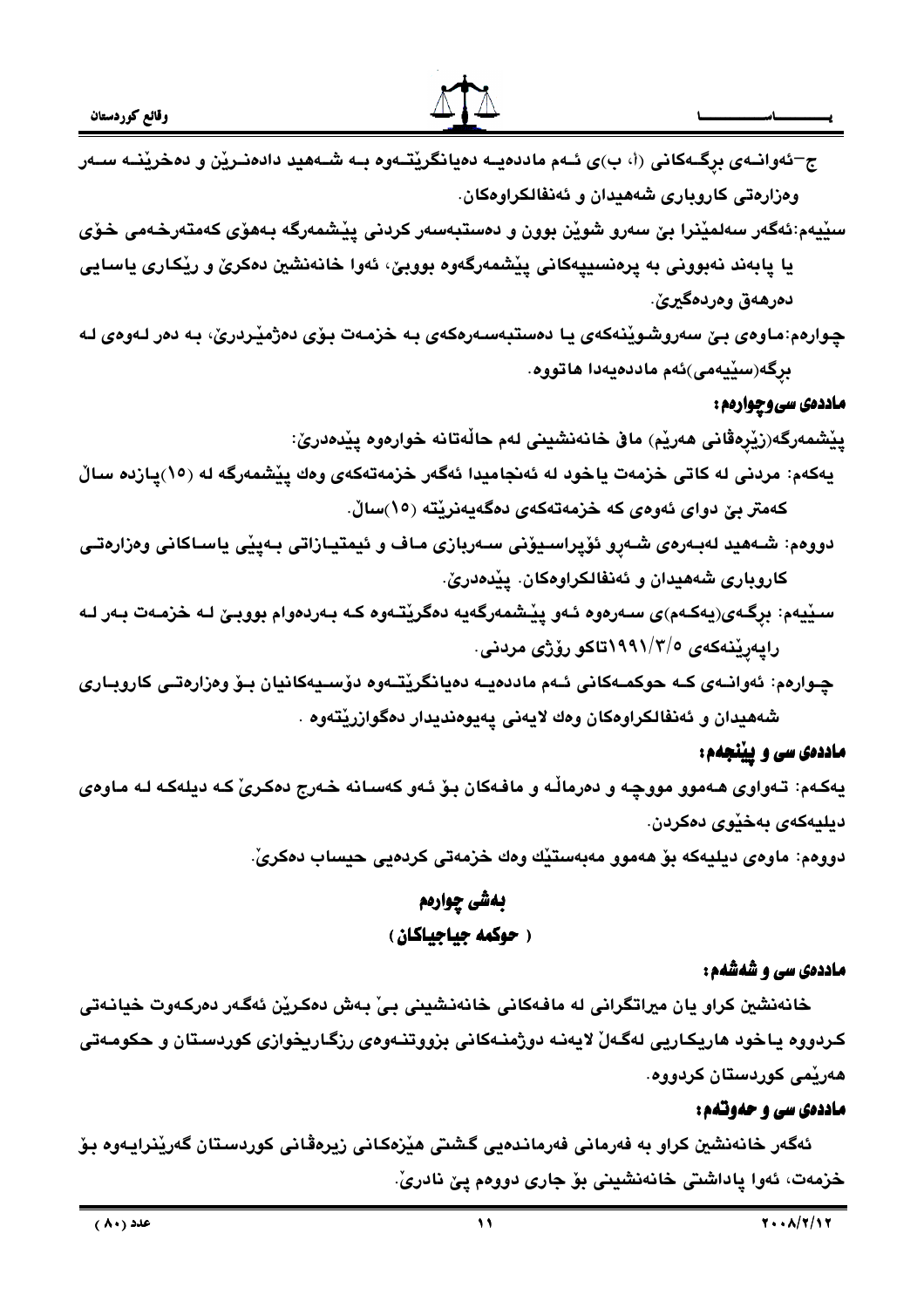

#### ماددهی سی و ههشتهم:

ئەوەي كە خانەنشين دەكرىٰ و مافەكانى خانەنشينى بۆ خەرج دەكرىٰ بە يێى حوكمەكانى ئەم ياسايە نابيٰ مووجهيهکي فهرمي ديکه وهرگريٰ.

#### ماددەی سى و نۆىمم:

هـهر کهسـێك لـه پـێش راپـهرين چـووبێته پـالْ ريزهكـانى شـۆرش تـاكو ١٩٩١/٣/٥ و خزمهتهكـهى لـه (٣) سالٌ كەمتر نەبىْ ، خانەنشين دەكرىْ و خزمەتەكەى دەگەيەنريْتە (١٥) يازدە سالْ بەم مەرجانەى خوارەوە: يەكەم: ھيچ مووجەيەكى فەرمى نەبيْت.

دوومم: رۆژێك له رۆژان له دژى شۆرش نەوەستا بێت. سێيەم: ئەو ماوەيەي پێش راپەرين خزمەتى كردبىّ بەبىّ پچران. چوارهم: له کاتی بوونی به پِیْشمەرگه (١٦) سالّی له تەمەنی تەواو کرد بیّت.

### ماددەى چلەم :

لــه کــاتی هــهموار کــردن و گــۆرانی سیــستهمی مووچــه، مووچــهی خانهنــشینکراو لهگــهلٌ مووچــهی يێشمەرگەی بەردەوام لە خزمەت بە ھەمان رێژە و يلە و يايە يەكسان دەكرىّ.

# ماددهي چل و پهکهم:

هەموو ئەو كارمەندانەي لە ھێزەكانى يێشمەرگەي كوردستاندا كار دەكەن بە يێشمەرگە دادەنرێن بە پله و پايه و ناونيشانی ئێستايان و ههموو مافێکی خانهنشينی پێشمهرگهيان دهکهویٚ.

# ماددهۍ چل و دووهم :

ماوەي خويندن له كۆليج و يەيمانگاكان كە ييشمەرگە لە ئەنجاميدا بروانامەي وەرگرتـووە بەنيسبەت ئەفسەران بە خزمەت بۆ مەبەستى تەنيا خانەنشينى حسێب دەكرىّ.

### ماددهي چل و سپيهم:

يەكەم: نابىؒ تەنازول لە مافەكانى خانەنشينى بۆ كەسێك يان لايەنێك بكرێت و ھەر تەنازولێك لەو جۆرە بـە يووچەل دادەنرێ.

دوومم: دەست بەسەر ياداشتى خانەنشينيدا ناگيريْت بە ھۆي قەرزيْك كەوتبيّتە سەر خانشينكراو تەنيا لەم حالْهتانهي خوارەوه نەبىّ.

أ . نەفەقەي شەرعى .

ب ـبوّ دانـهوهي قـهرزي خـهزينـهي هـهريم.

سێيەم: بە ھەر ھۆيەك بێت نابيْ دەست بەسەر زياتر لە ٢٥٪ ي مووجە يا ياداشتى خانەنشينيدا بگيرێت. ماددهي چل و چوارهم:

.<br>فەرماندارى گشتى بۆي ھەيە خزمەتى ئەفسەرى يابەرز و تەكنيكى و يسيۆرەكان دريزبكاتەوە لە حالّەتى يێويستدا که بەرژەوەندیی گشتی دەخوازیٰ بەمەرجێك ماوەی درێژ کردنەوەکە لە دوو سالْ تێيەرنەکات.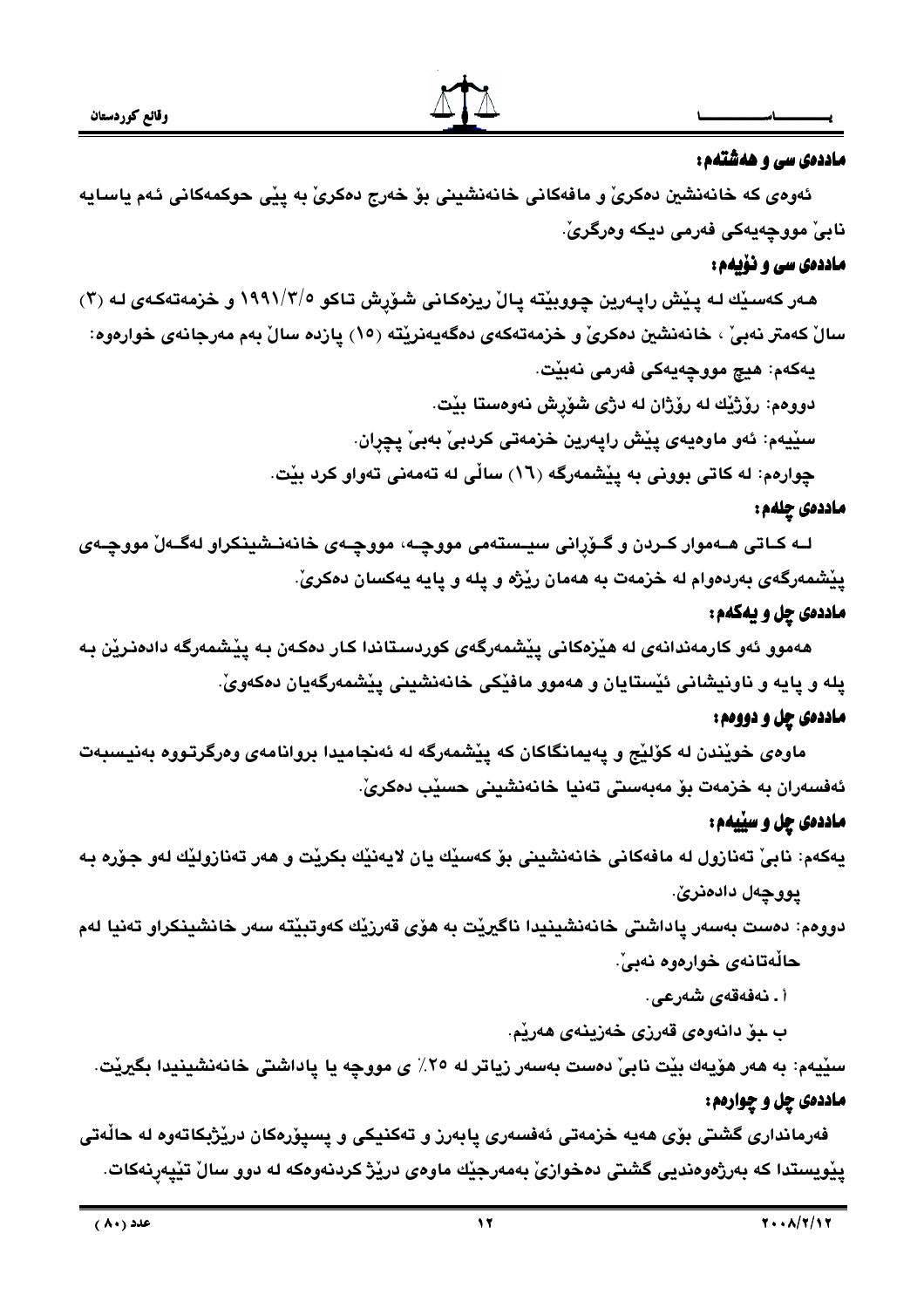

# ماددهي چل و يينجهم:

ئهم ياسايه ئەو كەسە ناگريقەوە كە بە شيوەيەكى ياسايى سەلمينرا دەستى ھەبووە لە دامودەزگا دايلۆسێنەرەكانى رژێمى لە ناوچوو و بەشداريى كردېيْ لە تاوانەكانى رەشەكوژى و ئەنفال و كۆمەل كوژى (جينۆسايد)ى گەلى كوردستان.

# ماددهي چل و شهشهم:

يێشمەرگە (زێرەڤانى ھەرێم) ئەوەي حوكمەكانى ئەم ياسايە دەي گرێتەوە سىوود لـه ھـەموو مـاف و ئیمتیازیْکی هاوشانی له کارمەندانی سویای عیراقی وەردەگریّ کـه یاسـای خزمـهت و خانـهنشینی فیـدرالّی کاريٽِکراو يا هەر ياسايٽِکي ديکەي فيدرالّي دەيانگرێتەوە.

# ماددهي چل و حهوتهم:

نابيٰ چالاکي حزبي له نێو ريزهکاني هێزهکاني يێشمهرگه بنوێنريٰ.

# ماددهی چل و ههشتهم:

حوكمەكانى ئەم ياسايە ھاوولأتيانى كوردستان لە دەرەوەي ھەرێميش دەگرێتەوە.

# ماددهی چل و نۆیەم:

كار به هيچ دەقێكى ياسايى يا بريارێك ناكرىٚ گەر ناكۆك بێت لەگەلْ حوكمەكانى ئەم ياسايە.

# ماددەى يە نجايەم:

ئەنجومەنى وەزيران و لايەنە يەيوەنديدارەكان بۆيان ھەيە يێرەو و رێنمايى يێويست ھەر يەكە بەيێى تايبەتمەنديى خۆي بۆ ئاسانكاريى جێبەجىٚ كردنى حوكمەكانى ئەم ياسايە دەربكات .

# ماددەى يە نجاو يەكەم:

يێويسته لەسەر ئەنجومەنى وەزيران ولايەنە يەيوەنديدارەكان حوكمەكانى ئەم ياسايە جێبەجىٚ بكەن.

# ماددهی يه نجاو دووهم:

ئـهم ياسـايه لـه رۆژى دەرچـوونيەوه كـارى پێدەكـەى و لـه رۆژنامـەى فـەرمى (وەقـائيعى كوردسـتان)دا بلأو دەكرنتەوھ.

# مسعود يارزاني سەروكى ھەرتمى كوردستان-عنراق

هەولىر ۲۷/بەفراندار/ ۲۷۰۷ كوردى ١٧/کانوونی دووه م / ٢٠٠٨ زابينی ۹ /موحەرەم/ ۱٤۲۹ كۈچى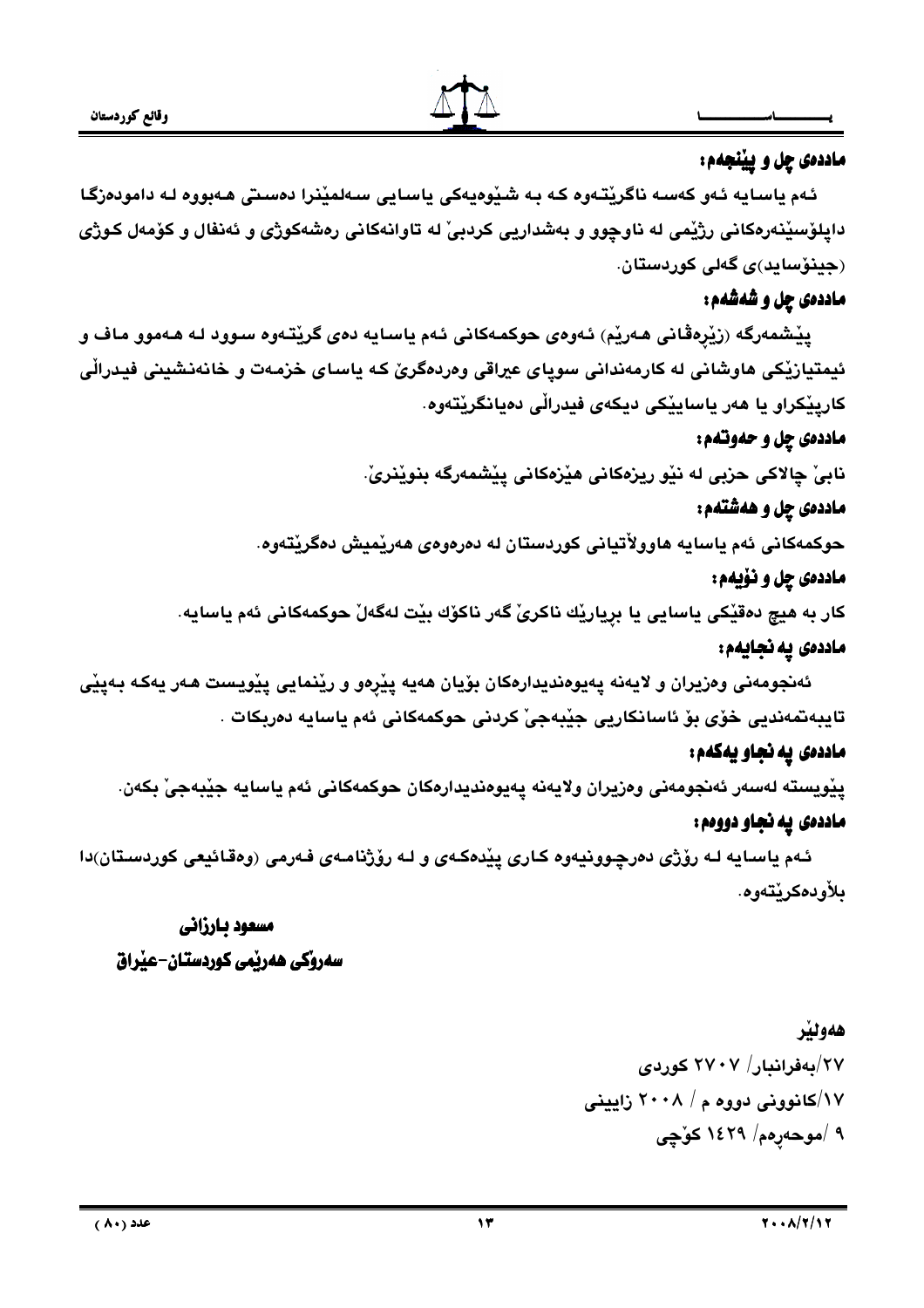ـ هۆيە يێويستەكان ـ

لەبەر گرنگى رۆڵى يێشمەرگەي كوردستان لـه بزووتنـەوەي رزگـارىخوازى گەلەكـەمان و چەسىياندنى دهسـکهوتهکان و پاراسـتنی حکومـهتی هـهریمی کوردسـتان و بهشـداری کاریگـهریان لـه بنیاتنـانی و بـوّ رێزلێنان لەو تێکۆشەرانەي کە رەمزى شۆپش بوون و بەرامبەر بەوەش شايستەن ژيان و خۆش گوزەرانيان بـوّ فهراهـهم بكريّـت و مافـهكانيان ديـار بكريّـت و لـهمـهودوا ريّزيـان لـيّ بگيريّـت و هيّـزي پِيّـشمهرگهش وهك هێزێڪي سـهردمم و نــويُ روّڵـي خـوّي لـــه ئهنجامــداني ئــهرك ببينێت لــه پێنــاو پاراســـتني هــهرێمي کوردســتان ، بۆيــه ئەم ياسايە دەر<u>جو</u>ێِنرا.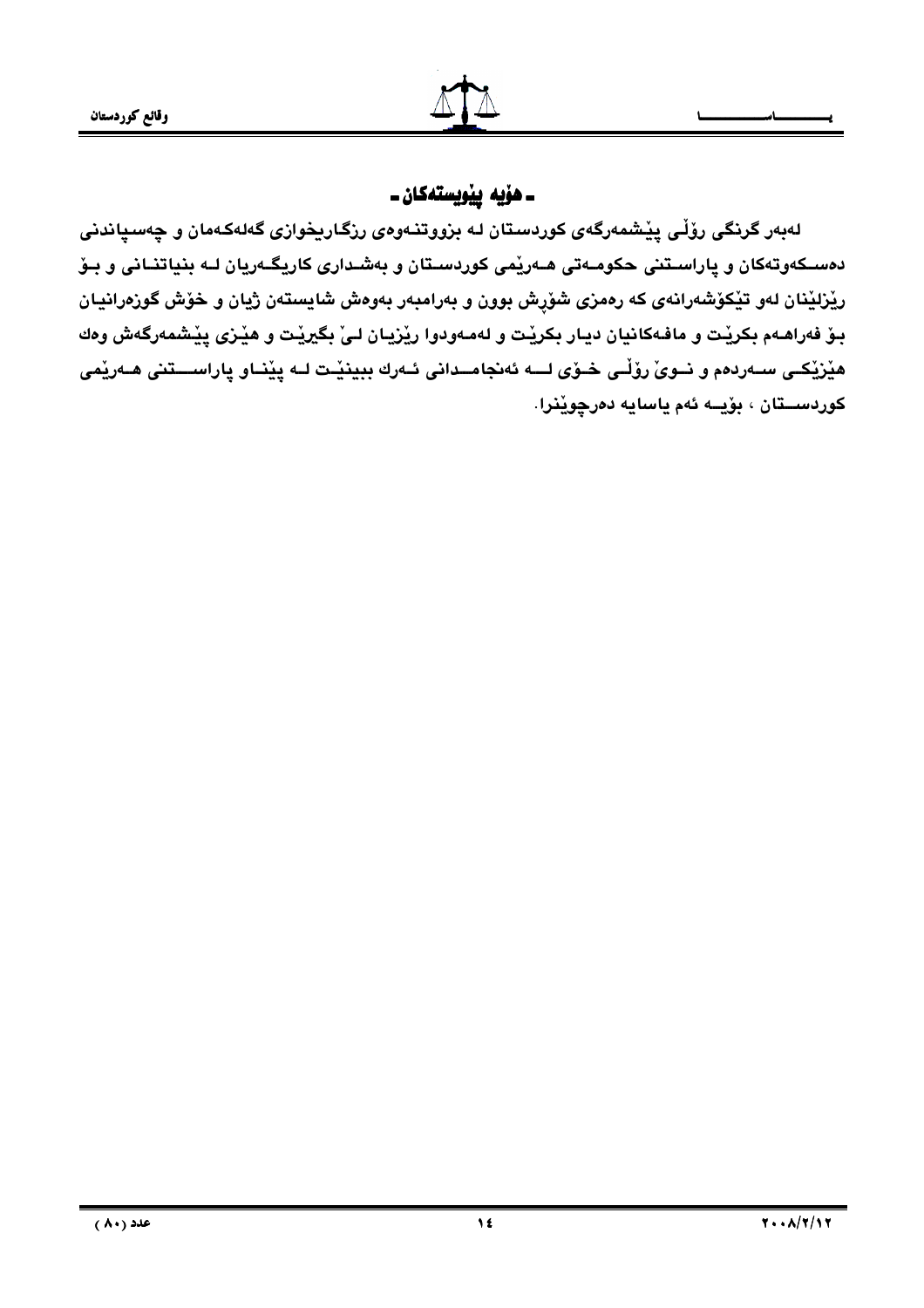

# بهناوی خوای به خشندهو میهرهبان

ھەربّمى كوردستانى عيّراق سەرۆكايەتى ھەرپە سەرۆك

# بەناوى گەنەوە

### بريار

# ژماره ( ٥ ) ساٽي ٢٠٠٨

# یاسای ههموارکردنی یهکهمی یاسای کۆری زانیاریی کوردستان ــ عیراق ژماره ( ۱۲ )ی سانی ۱۹۹۷

به پێی ئەو دەسەلاتەی لە برگەی (١) ی ماددەی (١٠) ی ياسای سەرۆكايەتی ھەرپمی كوردستان – عیْراق ژماره (۱)ی ساڵی ۲۰۰۵ ی هەموارکراو پیْمان دراوەو، بە پاڵپشتی ئەو یاساکارییەی ئەنجومەنی نیشتمانی کوردستان – عیّراق کردویهتی له دانیشتنی ژماره (۳۹) له ۲۰۰۷/۱۲/۳۱ بریارماندا ِ به دەركردنى:

# یاسای ژماره ( ۳۹ )ی ساڵی ۲۰۰۷ یاسای هه موارکردنی یهکهمی یاسای کۆرِی زانیاریی کوردستان ــ عیّراق ژهاره (۱۲)ی سانّی ۱۹۹۷

#### ماددەى يەكەم :

.<br>ناوی یاسای ژماره (۱۲<sub>)</sub>ی سالّی ۱۹۹۷ له یاسای (کوّرِی زانیاریی کوردستانی عیراقهوه) هەمواردەكرى بۆ (باساي ئەكادېمياي كوردى)

#### ماددەى دوومم :

ماددهی یهکهم له یاسای ژماره (۱۲)ی سالّی ۱۹۹۷ ههمواردهکریّ و بهم جوّرهی خوارهوه دهخویّنریّتهوه: ماددەى ئەكەم :

له هەریْمی کوردستان<sup>\_</sup> عیٚراقدا کۆرِیْك به ناوی (ئەکادیمیای کوردی) دادەمەزریٚ و به سەرۆکایەتی ئەنجومەنى وەزىرانەوە دەلكى ؒ.

#### ماددەى سىيەم :

مادده چوارهم له پاساي ژماره (١٢)ي ساڵي ١٩٩٧ ههڵدهوهشێتهوه و ئهمهي خوارهوه جێي دهگرێتهوه: ئامانجي كۆر بەديھێناني ئەمانەي خوارەوەيە:.

\– ياراستني رەسەنايەتى زمانى كوردى و گەشەيپكردن و يەرەيپدانى.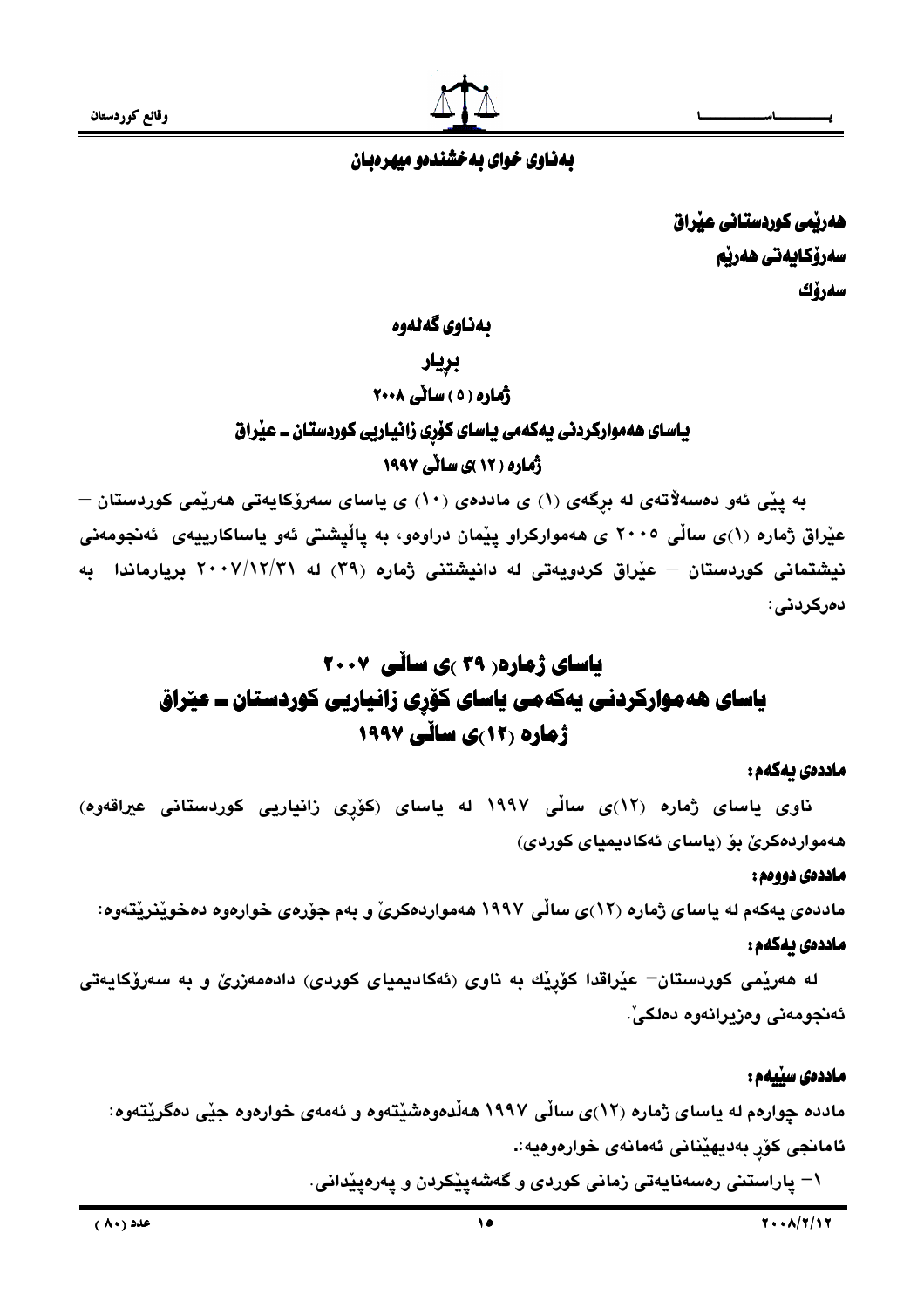

- ۲– کارکردن له پێناوي گهيشتن به زمانێکي کوردي فهرمي پهکگرتوو به سوود ومرگرتن له وشه و زاراومي هەموو شێوەكان.
	- ۳– گرنگی دان به لێکۆڵينەوەی زانستی و زمانەوانی. ٤– گرنگي دان به رۆشنيپريي نهتەوەيي كوردي.
	- ٥– گرنگي دان به لێکۆڵينەوەي مێژوويي و جوگراڧ و شوێنەواريي کورد و کوردستان.
- ٦– هاندان و پشتگیریی کردنی دانان و نووسین به زمانی کوردی و گرنگی دانیش به زانستی زمان به هەموو لقەكانىەوھ.
	- ٧– گرنگی دان به وهرگێران له زمانی کوردیهوه بۆ زمانانی تر و به پێچهوانهوه.
- ۸– بەھێزكردنى يەيوەنديى لەگەلْ ئەكاديميا زانستيەكان و زانكۆكان و سەنتەرەكانى زانستى لە ناو هەريم و دەرەوەيدا.

#### ماددهي چوارمم :

ناوی (ئەكاديميای كوردی) جێی ناوی (كۆری زانياريی كوردستان– عيراق) دەگرێتەوە لە ھەر شويْنيْكى كه له ياساي ژماره (١٢) ي سالْي ١٩٩٧دا هاتبيّ.

# ماددەى يينجەم:

دەبێ ئەنجومەنى وەزيران و لايەنە يەيوەنديدارەكان حوكمەكانى ئەم ياسايە جێبەجىٚ بكەن.

# ماددەى شەشەم:

ئهم ياسايه له رۆژى دەرچوونيەوە جێبەجىٚ دەكرىٰ و له رۆژنامەي فەرمى (وەقائيعى كوردستان) دا **ىلاو دەكرنتەوھ.** 

# مسعود بارزاني سەروكى ھەرپمى كوردستان-عبراق

# هەولپر

۲۷/بەفراندار/ ۲۷۰۷ كۈردى. ۱۷/کانوونی دووهم / ۲۰۰۸ زایبینی. ۹ /موحەړەم/ ۱٤۲۹ كۈچى.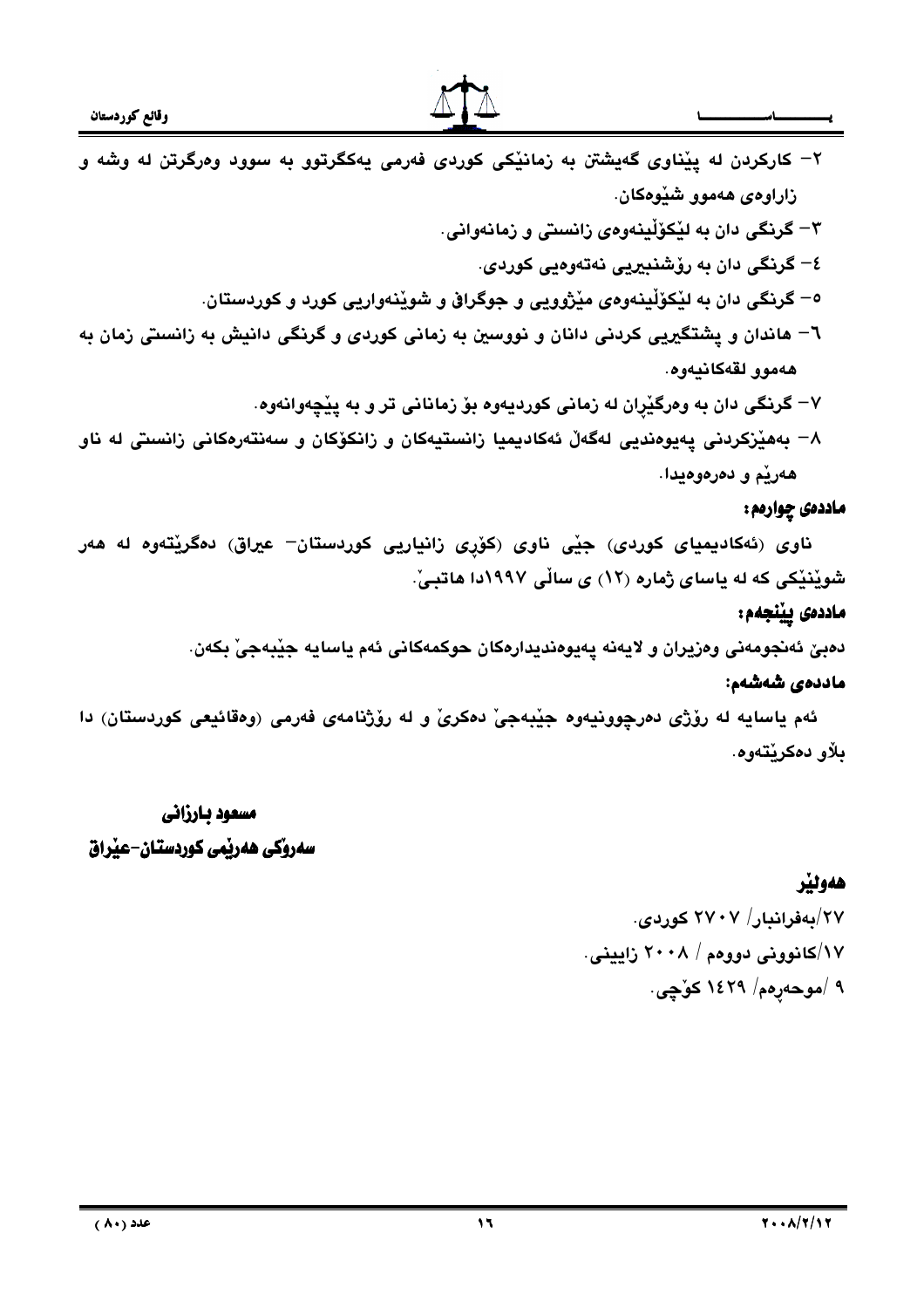وقائع كوردستان



# بسم الله الرحمن الرحيم

إفليم كوردستان — العراق رئاسة إلاقليم الرئيس

باسم الشعب

قرار

# رقم (٤) لسنة ٢٠٠٨

قانون الخدمة وتقاعد الييْشمەرگە( ( حرس اقليم كوردستان ) )

الهاب الاول

وفقًا للصلاحيات الممنوحة لنا في الفقرة الأولى من المادة العاشرة لقانون رئاسة إقليم كوردستان — العراق رقم (١) لسنة ٢٠٠٥ المعدل و بناءاً على ما شرعه المجلس الوطني لكوردستان – العراق في جلسته المرقمة (٣٨) في ٣٠ /١٢//١٢ قررنا إصدار:

# قانون رقم ( ٣٨) لسنة ٢٠٠٧ قانون الخدمة وتقاعد الييتشمەركە ررحرس اقليم كوردستان)،

# المات الاول الصطلحات

#### المادة الاولى:

أولاً: الاقليم: اقليم كوردستان — العراق. ثَانياً : القائد العام: القائد العام لقوات الييِّشْمەرگَه حرس الاقليم. ثالثاً: حكومة الاقليم: حكومة اقليم كوردستان. رابعاً: القيادة العامة لقوات الييْشمەرگە . حرس الاقليم: هى السلطة العليا لمكونات القوات المسلحة الكوردستانية. خامساً: قوات يِبْشمەرگە كوردستان: (حرس الاقليم):— عبارة عن كافة مكونات قوات يِبْشمەرگە كوردستان من جندي الى اعلى رتبة عسكرية. سادساً: الوزارة: وزارة البئشمەرگە لاقلیم کوردستان. سابعاً: الورير: ورير ييْشمەرگە اقليم كوردستان. ثامناً: الثورة: هي المرحلة من الحركة التحررية الكوردستانية التي تبدأ من (١١ أيلول ١٩٦١). تاسعاً: ييْشمەرگە :(حرس الاقليم) هـو مـن شـارك بـالثورة التحرريـة الكوردسـتانية لتحقيـق حقـوق شـعب كوردستان الديموقراطية والقومية أو يلتحق بقوات الييْشمەرگە (حرس الاقليم).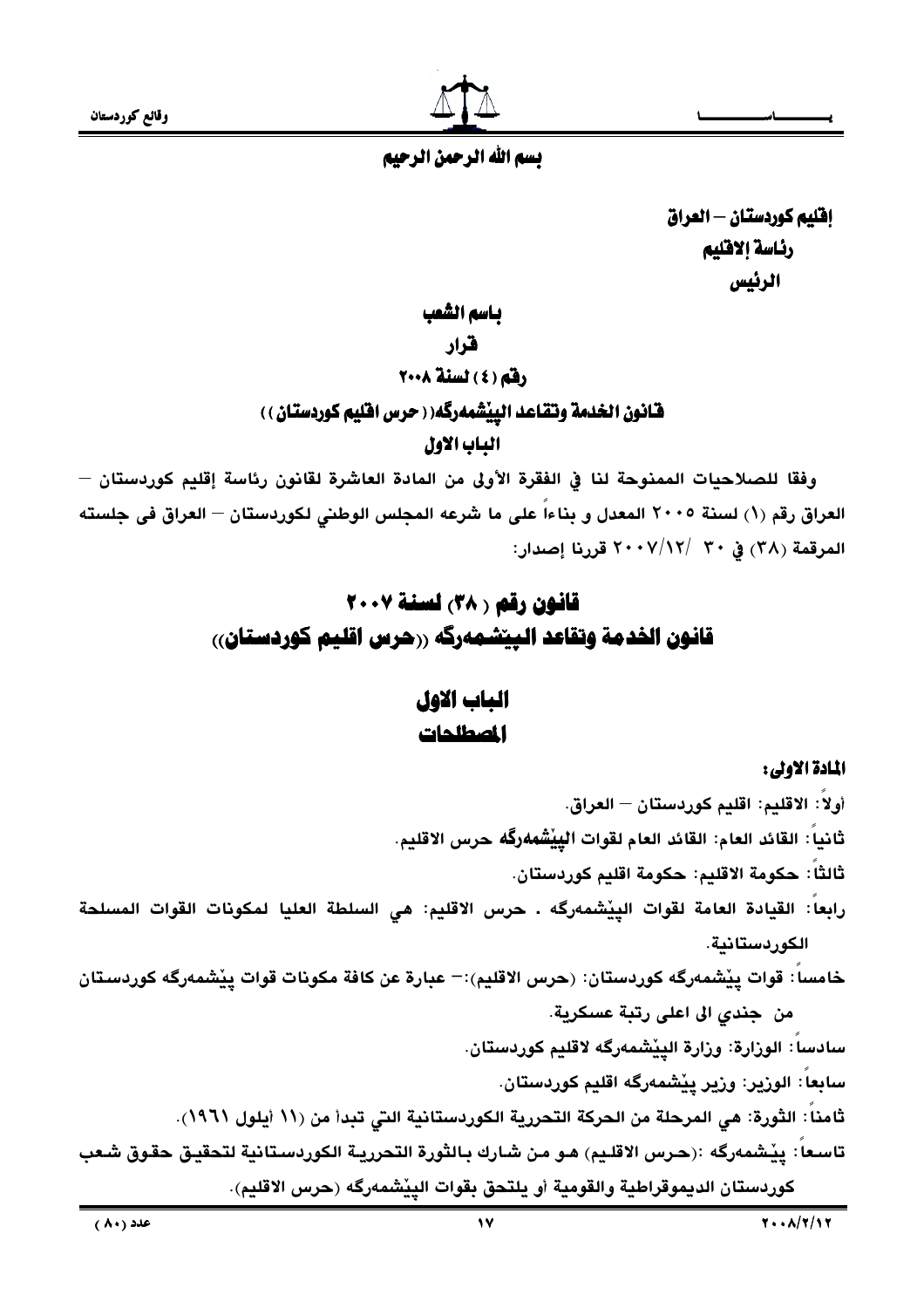

عاشراً: المتقاعد: هو الييْشمەرگە الذي له حقوق تقاعدية وفق احكام هذا القانون. الحادي عشر: الراتب التقاعدي: الراتب الذي يصرف للييْشمەرگه لدى احالته على التقاعد وفق احكام هذا القانون. الثاني عشر: الراتب: الراتب الاساسي لاخر شهر يتقاضاه الييْشمەرگە المستمر في الخدمة وبموجب درجتـه ومنصبه. الثَّالث عشر: الراتب التّام: الراتب مع المخصصات. الرابع عشر: الحقوق التقاعدية: تلك الحقوق التي يستحقها المتقاعد او ورثته. الخامس عشر: الخدمـة التقاعديـة: خدمـة الييْـشمهركَه أو أي خدمـة أخـري يجـوز اضـافتها عليـه لاغـراض التقاعد وبموجب قرار خاص للقيادة العامة لقوات حماية الاقليم. السادس عشر: خدمة الييْشمەرگە: هي المدة التي قضاها الييْشمەرگە في الخدمة الفعليـة في صـفوف الثـورة، والخدمة التى يقضيها بعد الثورة في مكونات قوات ييشمهرگه كوردستان وبموجب احكام هذا القانون. السابع عشر: الخلف: هو وارث الييْشمەرگە المتقاعد وفقاً لأحكام قانون الاحوال الشخصية.

الثامن عشر: المستحق: هو الذي يستحق الراتب التقاعدي بعد وفاة الييْشمەرگە المتقاعد. التاسع عشر: المفقود: هو الييْشمەرگه الذي فقد بسبب ادائه لواجبه كرييْشمەرگە وان مصيره مجهول. العشرون: الأسير: هو الييْشمەرگه الذي تم اسره من قبل جهة معادية اثناء اداء الخدمة أو من جرائها. الحادي والعشرون:المحتجز: هو الذي يحتجز من قبل جهة خارجية أو إرهابية وذلك بسبب الخدمة أو من جرائها .

# الباب الثاني ( خدمة الضابط ) القسم الأول: ( ( التعيين ) )

# المادة الثانية:

أولا: يكون تعيين الييْشمەرگە وقبول استقالته واحالته على التقاعد واعادتـه الى الـخدمـة مـن رتبـة مـلازم فمـا فوق، باقتراح من وزير الييْشمەرگە بموافقة القائد العام لقوات حرس الاقليم أو من يخوله.

ثانيـاً: يعـين رئـيس أركـان قـوات ييْـشمەرگه كوردسـتان ومـساعدوه وقيـادة الفـرق والمناصـب العـسكرية الخاصة، باقتراح من القيادة العامة لقوات حرس الاقليم وبموافقة القائد العام.

#### اللادة الثالثة :

تكون شروط منح درجة ملازم في قوات ييْشمەرگە كوردستان (حرس الاقليم) كالآتى: أولا: أن يكون من مواطني اقليم كوردستان.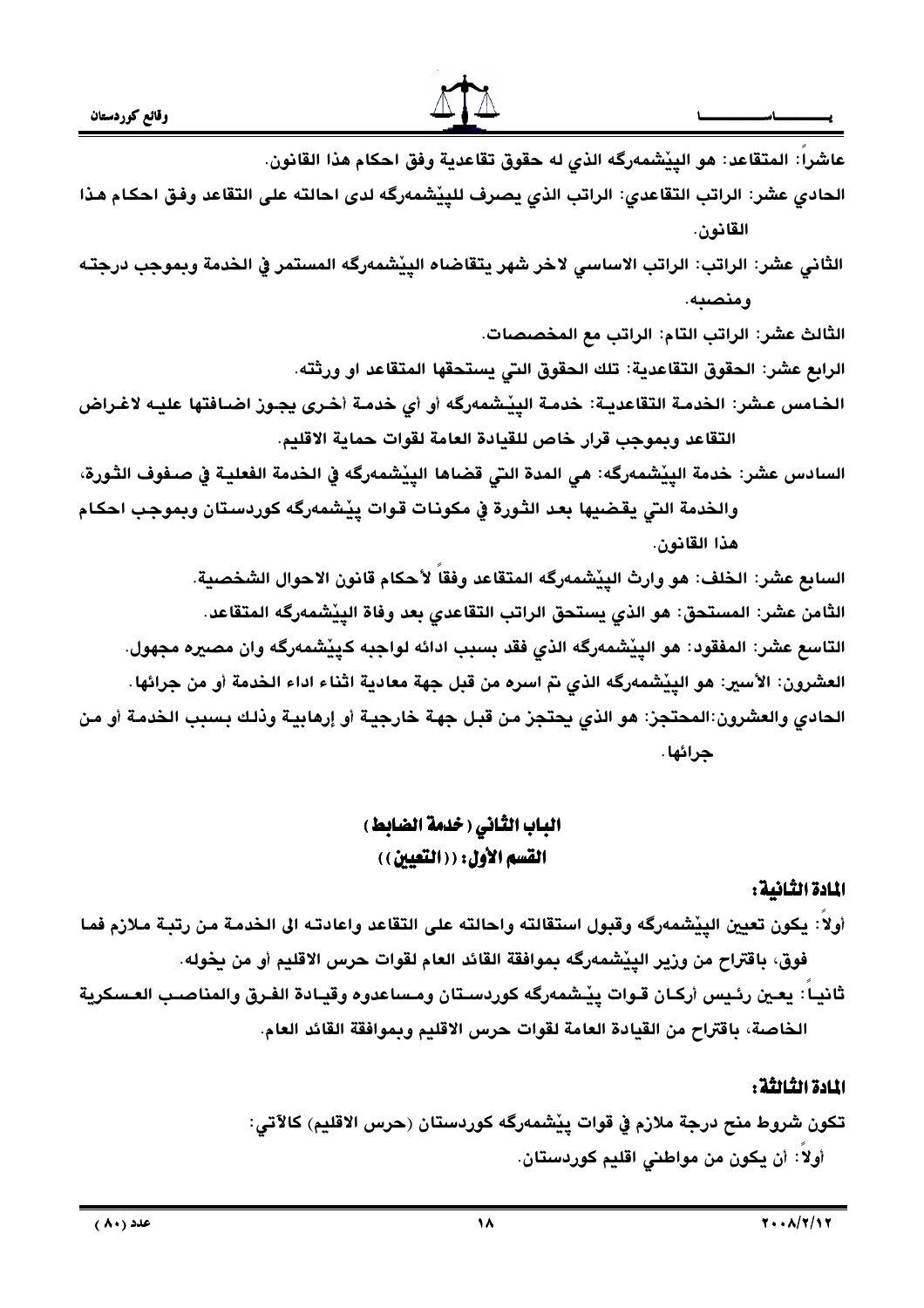



ثانياً: أكمل (٢٠)سنة من عمره لم يتجاوز (٢٦)سنة. ثالثاً: ذا سمعة حسنة واخلاق عالية وغير محكوم بجناية أو جنحة مخلة بالشرف. رابعاً: ان يكون من خريجي:--\– إحدى الكليات العسكرية. ٢– الكليات أو المعاهد العالية بشرط أن يكون مدة الدراسة فيها لاتقل عن أربع سنوات. ٣– الدورات الخاصة لقوات ييْشمەرگە كوردستان. خامساً : أن تتوفر فيه الشروط والقابلية البدنية. سادساً: لاتشمل الشروط الـواردة في الفقرتين (ثانياً ورابعاً) من هذه المادة الـضباط الـذين منحـوا رتبـاً بسبب كونه من الييْشمەرگه المناضلين في صفوف الحركة التحررية الكوردستانية. سابعاً: يمنح خريجو كليات المجموعة الطبية والهندسة رتبة ملازم أول عند تطوعهم في سلك الييْشمەرگە (حرس الاقليم).

# المادة الرابعة :

يحدد الراتب والعلاوة السنوية للضباط بموجب القانون.

# القسم الثاني (الترفية)

# المادة الخامسة :

تتم ترقية الضابط بموجب الشروط المبينة في هذا القانون وبعد إكمال المدة المحددة في الخدمة مقابل رتبته في صفوف قوات يِيْشمەرگە كوردستان وكالآتى:

| مدة الترقية | الرتبة        |
|-------------|---------------|
| ثلاث سنوات  | الملازم       |
| ثلاث سنوات  | الملازم الأول |
| أربع سنوات  | النقيب        |
| أربع سنوات  | الرائد        |
| أربع سنوات  | المقدم        |
| أريع سنوات  | العقيد        |
| أربع سنوات  | العميد        |
| ست سنوات    | اللواء        |
| ست سنوات    | الفريق        |
| .           | الفريق الأول  |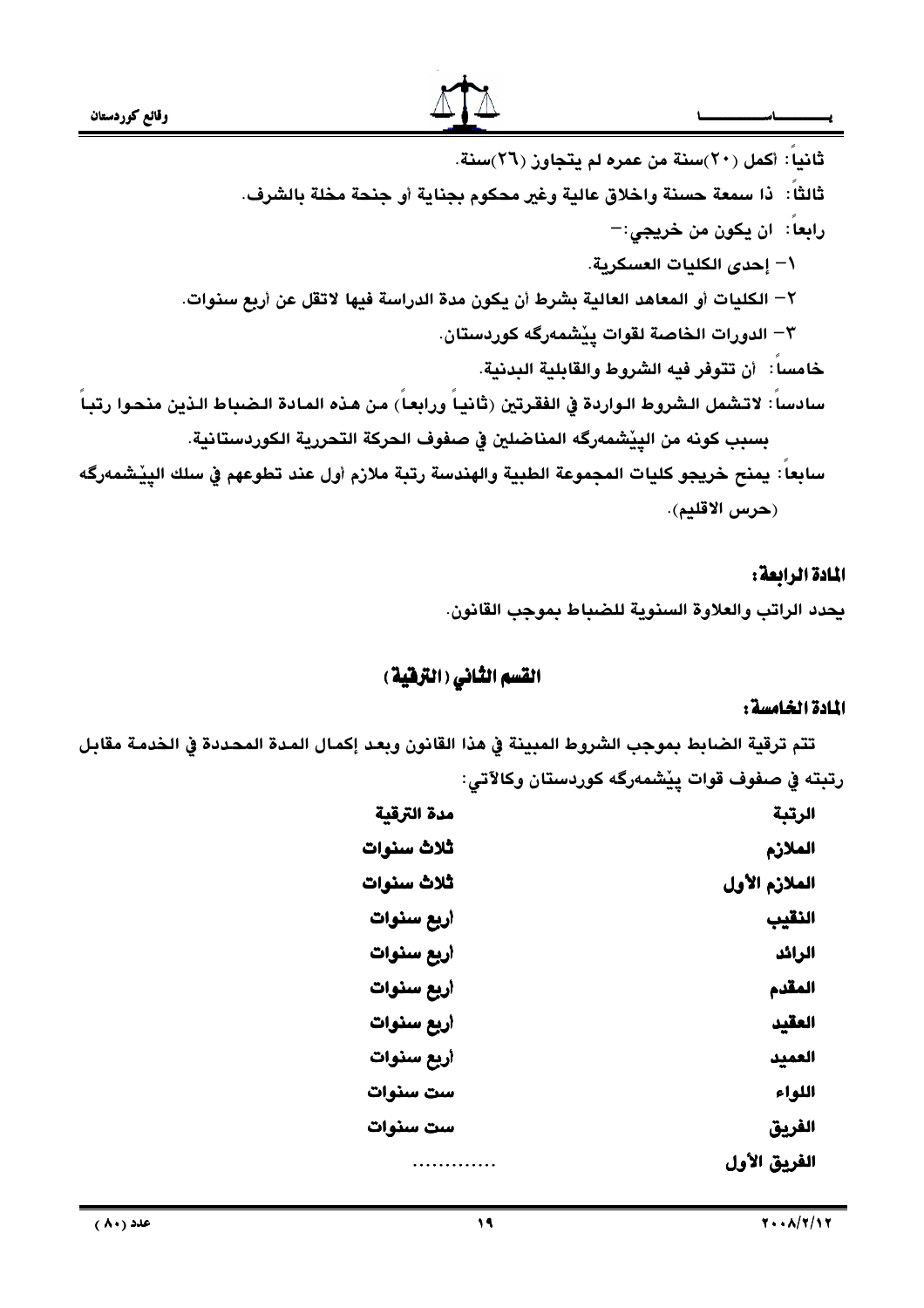

# المادة السادسة :

يحدد بقانون شروط الترقية والقدم والعقوبات والإجازات.

# القسم الثالث

خدمة الييْشْمەرگە ( حرس الاقليم ) المتطوع

### المادةالسائعة :

أولاً: الييْـشمەرگه المتطـوع هـو المتطـوع الـذي اتخـذ مـن مهنــة الييْـشمەرگه (حـرس الاقلــيم) مـن درجــة (پِيْشْمەرگە) لغاية درجة نائب ضابط ممتاز مهنة له ولمدة معينة.

ثانياً: يكون تعين الپيْشمەرگە وترقيتـه ونقلـه مـن صـنف الى أخـر وانهـاء خدماتـه واحالتـه علـى التقاعـد او اعادته الى الخدمة بموجب نظام وبأمر من الوزير او من يخوله.

### المادة الثامنة :

# المادة التاسمة :

أولاً: تكون درجة ومناصب اليِيْشمەرگە المتطوع كالآتى:

| درجة ممتاز | \– نائب ضابط     |
|------------|------------------|
| درجة أولى  | ٢– نائب ضابط     |
| درجة ثانية | ٣- نائب ضابط     |
| درجة ثالثة | ٤– نائب ضابط     |
| درجة رابعة | ٥.– نائب ضابط    |
| درجة خامسة | ٦- نائب ضابط     |
| درجة سادسة | ٧– نائب ضابط     |
| درجة سابعة | ٨– نائب ضابط     |
| درجة ثامنة | ۹– نائب ضابط     |
|            | ١٠– رئيس العرفاء |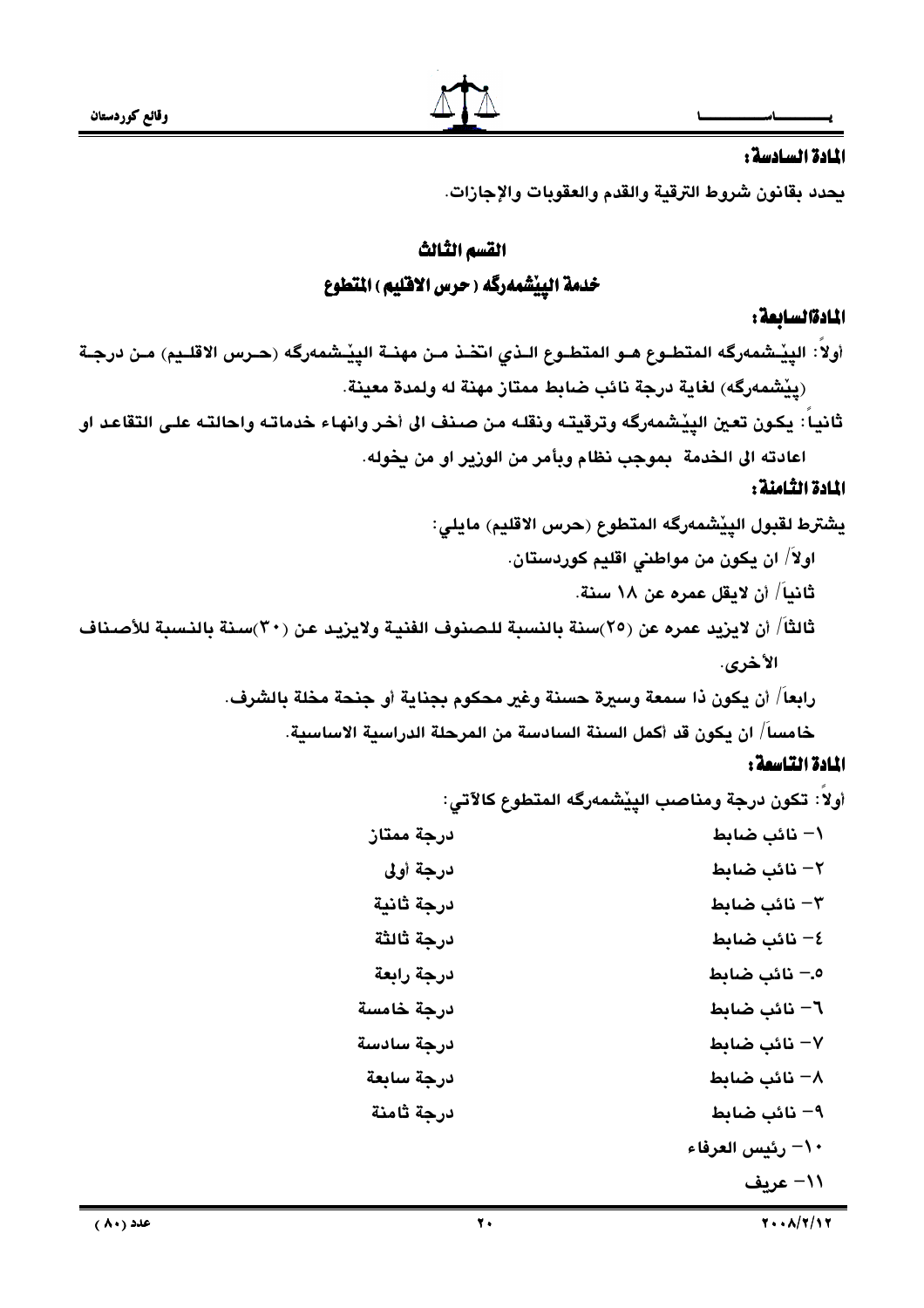

١٢– نائب عريف ۱۳– جندی اول ١٤– جندي ثانياً: يحدد الراتب والعلاوة السنوية للييْشمەرگە المتطوع بقانون.

# المادة العاشرة:

- أولاً: تعتـبر خدمـة الثيـشمةرطة في صـفوف الحركـة التحرريـة الكوردسـتانية أو في صـفوف قـوات ييْـشمەرگه كوردستان قبل صدور هذا القانون خدمة لجميع اغراض التقاعد والعلاوة والدرجة والترفيع والاجازات للمـستمرين في الخدمــة علــي ان تؤيــد خــدماتهم مــن قبــل القيــادة العامــة وـتحتــسب مــن قبــل وزارة اليێشمەرگە.
- ثانيا : تحتسب مدة الخدمة التي قضاها الييّشمەرگه قبل ١٩٩١/٣/٥ أو التي يقضيها في ساحة الحرب أو منطقة الحركـات العـسكرية الـتى نحـدد القـوات والقطعـات المـشتركة فيهـا بـأمر مـن الـوزير خدمـة (مضاعفة) لأغراض التقاعد.

# المادة الحادية عشرة:

إذا عين الييْشمەرگە أو حول إلى وظيفة أخرى، له الحق أن يضيف خدمته إلى وظيفتـه الجديـدة ولجميـع الأغراض ولايقبل عكسه الا لغرض الاحالة على التقاعد بموجب قانون الخدمة المدنية.

# المادة الثانبة عشرة:

أولا: للورير بموافقة القائد العـام أو مـن يخولـه التعاقد مـع الـراغبين في التطـوع للعمـل بـصـفة ضـابط في قـوات الييْشْمەرگە (حرس الاقليم) عند الاقتضاء وحسب الحاجة والاختصاص. ثانيا : تمنح الرتبة للمشمولين بحكم الفقرة (اولا) أعلاه باقتراح من الوزير وبموافقة القائد العام.

# المادة الثالثة عشرة:

- أولاً: تكون مدة العقد للضابط (١٠) عشر سنوات قابلة للتمديد لمدة (٣) ثلاث سنوات لكل مرة بموافقة الوزير.
	- ثانياً : يسرح الضابط من خدمة الييْشمەرگە (حرس الاقليم) عند اكماله مدة العقد.
- ثالثاً : للـوزير تمديد مدة العقد للمشمولين باحكـام الفقرة (اولاً) من هذه المـادة في حالـة الحـرب والطـوارئ و النفير.

# المادة الرابعة عشرة:

للقائد العـام بـأقتراح مـن الـوزير فـسخ عقـد الـضابط عنـد ثبـوت عـدم تقيـده بـآداب وضـوابط خدمـة (الييْشْمەرگە– حرس الاقلـيم) بنـاءا علـى قـرار مجلـس تحقيقـى يـشكل لهـذا الغـرض وبتوصـية مـن آمريـه بالتسلسل.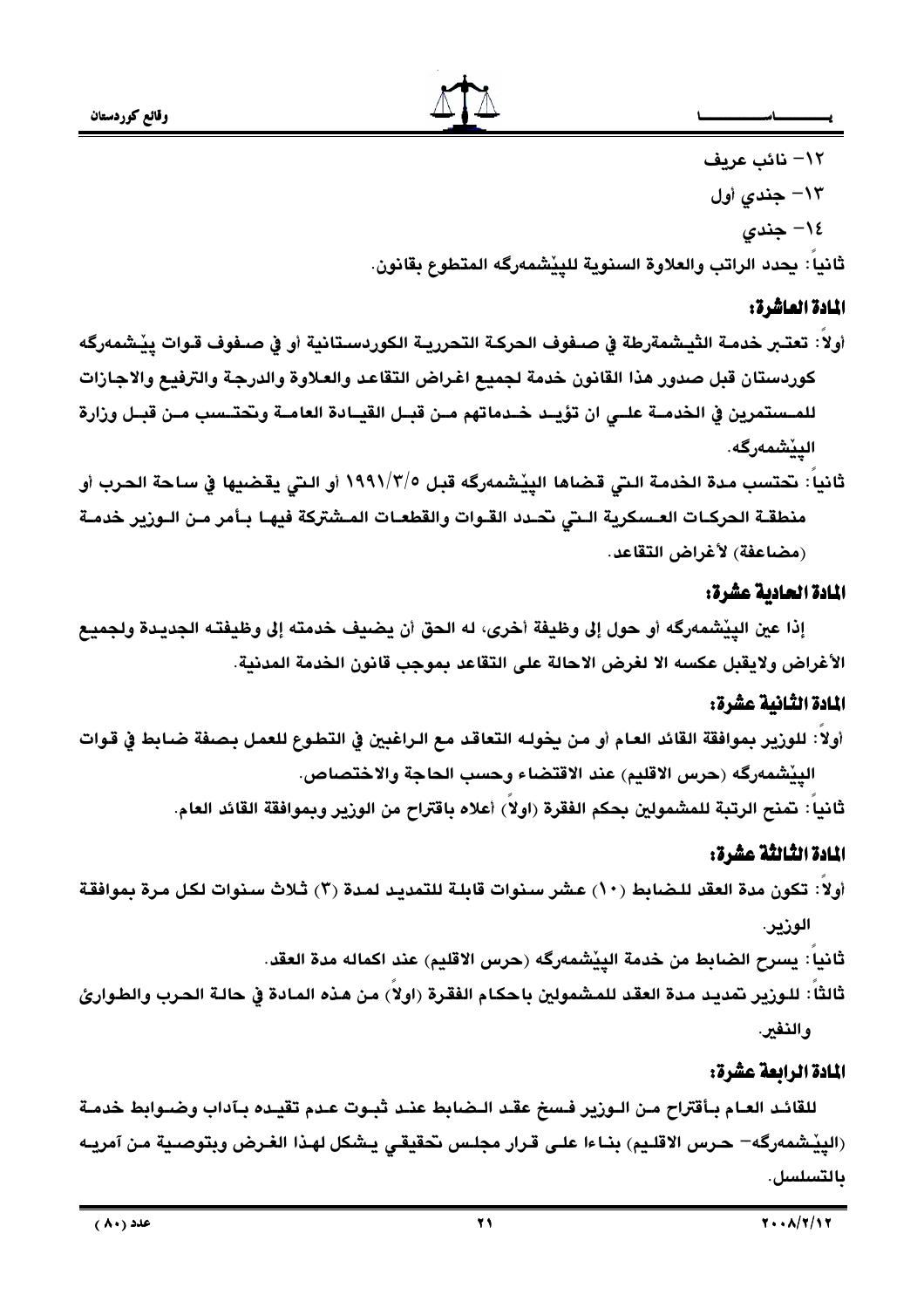

# المادة الخامسة عشرة:

- اولا/ يجـوز انتـداب الـضابط بموافقـة القائـد العـام الى الـخدمـة خـارج (الييْـشمەرگه– حـرس الاقلـيم) لمـدة لاتتجاوز (٣) ثلاث سنوات وقابلة للتمديد مرة واحدة.
- ثانياً/ يجوز انتداب المتطوع بموافقة الوزير الى الخدمة خارج (الييْشمەرگە– حرس الاقليم) لمدة لاتزيد على (٣) سنوات وقابلة للتمديد مرة واحدة .
- ثالثاً/ يعاد (الييْشمەرگە حرس الاقليم) المنتدب الى (وظيفة) (الپيْشمەرگە– حرس الاقليم) بعد انقضاء مدة انتدابه أوعند الحاجة البه.

# المادة السادسة عشرة:

- اولاً/ تعتبر مدة خدمة (الييْشمەرگە . حرس الاقليم) المنتدب خارج صـفوف(الييْشمەرگە حـرس الاقلـيم) خدمة عسكرية ويرقى عند توفر شروط الترقية واستحقاقه لها.
- ثانيا / تدفع رواتب ومخصصات (الييْشمەرگە حرس الاقليم) المنتدب من الجهة الـتى ينتـدب اليهـا وتـسرى بحقه أثناء انتدابه الاحكام العامة للانتداب.

# المادة السابعة عشرة:

يجوز للوزير احالة الضابط الى قائمة نصف الراتب لمدة محددة لأحد الاسباب الاتية: أولاً / سوء سلوكه استناداً الى التقارير المرفوعه عليه من قبل آمريه بالتسلسل. ثانياً/ عجزه عن القيام بواجباته لعدم الكفاءه استناداً الى التقارير المرفوعة عليه من آمريه بالتسلسل. ثَالثًا ً/ رسوبه في احدى الدورات الحتمية أو الاساسية من صنفه.

# المادة الثامنة عشرة:

يستحق الضابط المحال الى (قائمة نصف راتب)، نصف راتب الرتبة إعتباراً من تأريخ احالتـه الى قائمة نصف الراتب ويبقى خاضعا للقوانين والآوامر العسكرية.

#### المادة التاسعة عشرة:

اذا احيل الضابط الى قائمة نصف الراتب لسوء سلوكه أولعدم كفائتـه وفقاً للفقرتين (أولاً وثانياً) من المادة السابعة عشرة من هذا القانون تطرح مدة بقائه في قائمة نصف الراتب من خدمته في المرة الاولى وضعفها في المرة الثانية ويحال الى التقاعد في المرة الثالثة.

# المادة العشرون:

- اولاً/ يعين الامام في (الپيْشمەرگە– حرس الاقليم) ويمنح درجته ويرقى ويحال على التقاعد ويعاد الى الخدمة وتقبل استقالته بقرار من الوزير .
- ثانيا/ تسرى على الامام ذات الاحكام القانونية التي تطبق على الضابط الذي يماثله ۖ في الراتب الا اذا وجد نص قانوني خاص.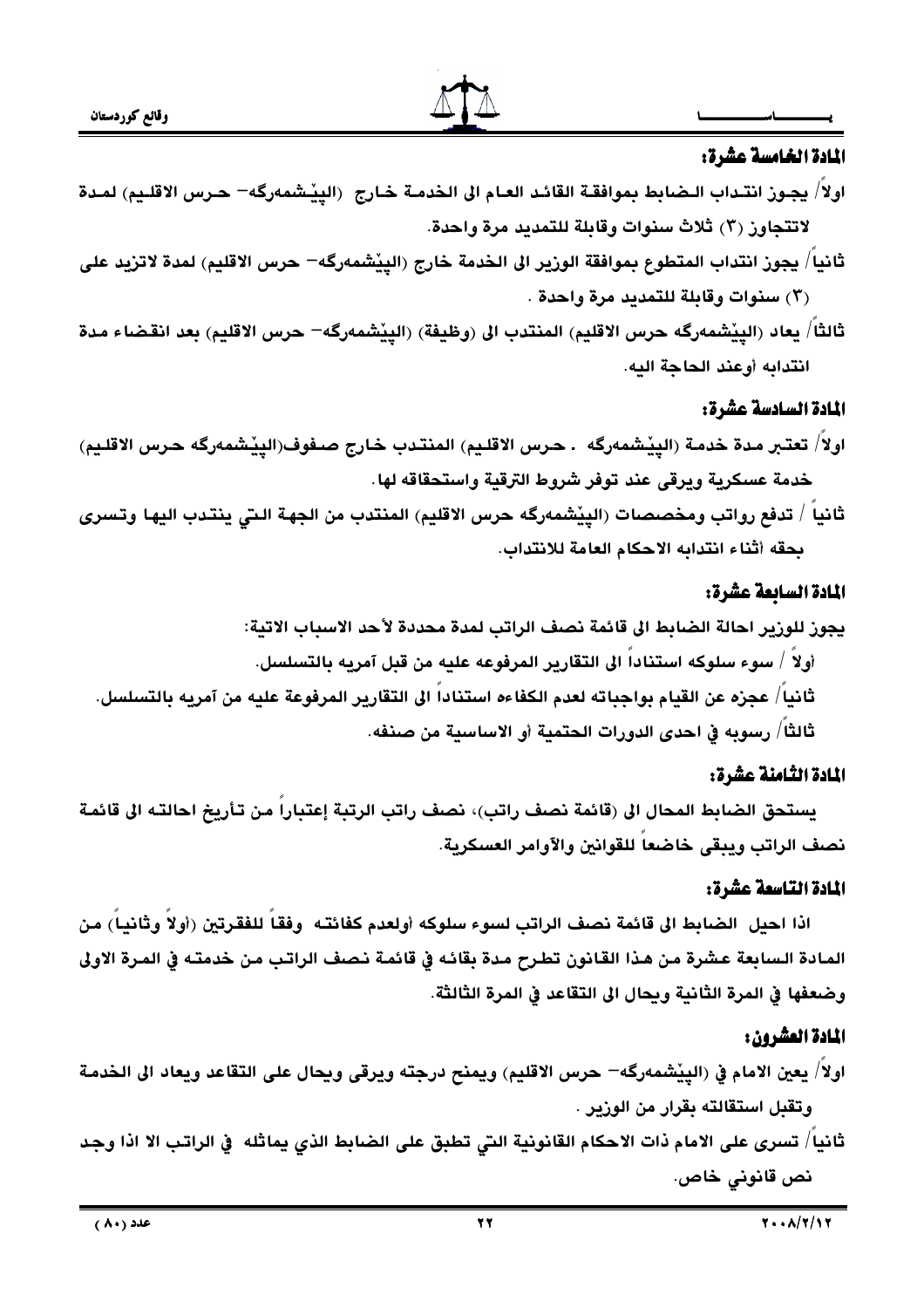

### المادة الحادية والعشرون:

يشترط في من يعين إماما نفس الشروط المنصوص عليها في (المادة الثالثـة) من هـذا القـانون باسـتثناء الفقرة (رابعـاً) منهـا علـى ان يكـون حـائزا علـى شـهادة جامعيـة أوليـة في العلـوم الـشرعية أو الدينيـة أو مـا يعادلها .

# المادة الثانية والعشرون:

تحدد بتعليمات يصدرها الوزير مايلي :– أولاً/ درجة الامام و راتبه وعلاوته السنوية وترقياته. ثانياً/ واجبات الامام وزيه وشاراته.

### المادة الثالثة والعشرون:

تدفع للنساء اللـواتي تخدمن في صـفوف قـوات (الييْشمهرگه= حـرس الاقلـيم) الراتـب الكامـل مـع كافـة المخصصات الممنوحة لهن اثناء الولادة وفي فترة اجازة الامومة.

# القسم الرابع

المادة الرابعة والعشرون:

نحدد شروط الترقية والترفيع والعقوبات والإجازات والشؤون الأخرى للمتدرجين بموجب قانون.

# الباب الثالث

#### التقاعد

# القسم الأول (الاحالة على التقاعد )

# المادة الخامسة والعشرون:

يحال الييْشْمەرگە على التقاعد في الحالات التالية: أولاً: بموجب العمر والجدول الآتي: العنفسن الفريق الأول/الفريق اللواء العميد العقيد المقدم الرائد–النقيب الملازم–الملازم الأول

من نائب عريف فني إلى نائب ضابط فني

٦٣الثالثة والستون سنة ٢٠ستون سنة ٥٨الثامنة والخمسون سنة ١٥٥لخامسة والخمسون سنة ١٥٢لثالثة والخمسون سنة ٤٩التاسعة والأربعون سنة 180كخامسة والأربعون سنة

٥٥ الخامسة والخمسون سنة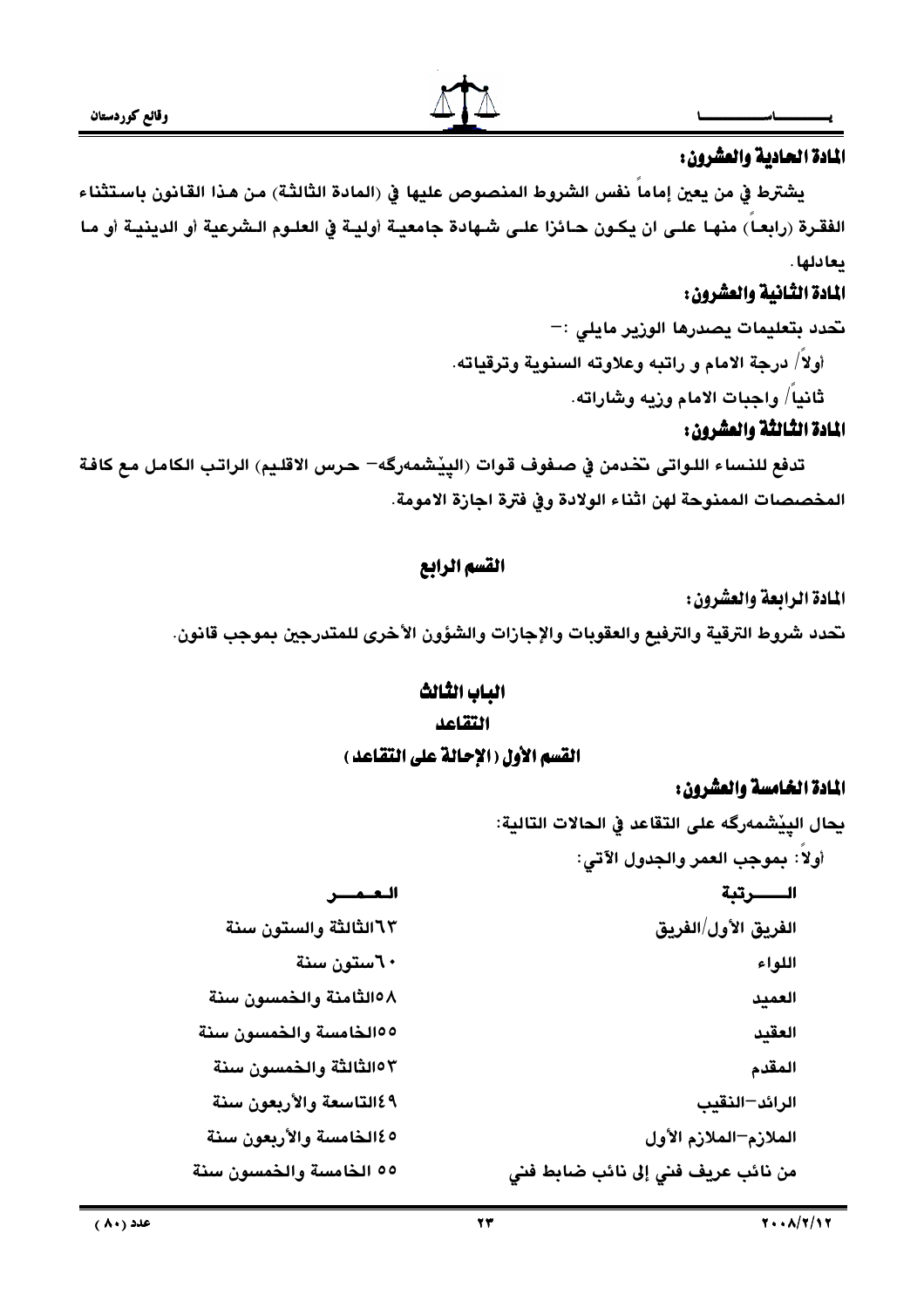٥٠ خمسون سنة من نائب عريف إلى نائب ضابط 180كخامسة والأربعون سنة الجندي إلى الجندي الأول ثَانياً: يحال الإمام على التقاعد عند اكماله سن الستين من العمر. ثالثاً: في حالة إصابته بمرض يمنعه من الاستمرار في الخدمة على ان يثبت ذلك بموجب تقرير صـادر من لجنة طبية مختصة. المادة السادسة والعشرون: للقيادة العامة لقوات حرس الاقليم أو من بخوله، إحالة الييْشمەرگە على التقاعد وفي الحالات التالية: أو لا : إذا كان زائداً على الملاك.

ثانياً: عند ثبوت عدم كفاءته للخدمة. ثالثاً : عدم التزامه بآداب ومبادئ الپِيْشْمەرگە.

# القسم الثاني ( حقوق المتقاعد )

# المادة السابعة والعشرون:

أولا: للييْشمەرگە طلب احالتـه علـى التقاعد إذ كانت خدمتـه لاتقل عن (١٥) سنة علـى ان يكـون مسجلاً في صفوف قوات الييشمەرگە وبموافقة ورير الييشمەرگە. ثانيــا: إذا أحيــل الييْــشمەرگە علــي التقاعــد وكانــت خدمتــه تقــل عــن (١٥)ســنة، تــصرف لــه مكافــأة

بنسبة(٢٠٠٪)لآخر راتبه مقابل كل سنة من سنوات خدمته.

# المادة الثّامنة والعشرون:

- أولاً: للييْشمەرگە ان يطلب احالته على التقاعد اذا لم تكن خدمتـه اقل من(١٥)سنة شـريطة ان يكـون اسمـه مسجلاً في قوات ييْشمەرگە كوردستان بموافقة ورير الييْشمەرگە على اساس اخر راتب تقاضاه أو راتب الرتبـة الـتي احيـل بموجبهـا علـي التقاعد مـضروبا بعـدد اشـهر خدمتـه التقاعديـة مقسوما علـي الـرقم  $(177)$ .
- ثانيـاً: تكـون مخصـصات الزوجيــة والأطفـال: (٥٠٠٠٠)حمـسون الـف دينـار للزوجـة و(٢٥٠٠٠)وحمـسة عشرون الف دينار لكل طفل لحد (٥)حمسة أطفال.
- ثالثاً : تعتبر لاغراض تنفيذ احكام الفقرة (اولا) من هذه المادة كسر الشهر شهراً كاملاً وكسر السنة سنة كاملة.

رابعاً: لايتجاوز الراتب التقاعدي في كل الاحوال الراتب الأخير الذي كان يتقاضاه أثناء الخدمة. المادة التاسعة والعشرون:

أولا: إذا احيل الييْشمەرگە أو اعتبر محالاً على التقاعد تصرف له مكافأة نهاية الخدمة كالآتى:—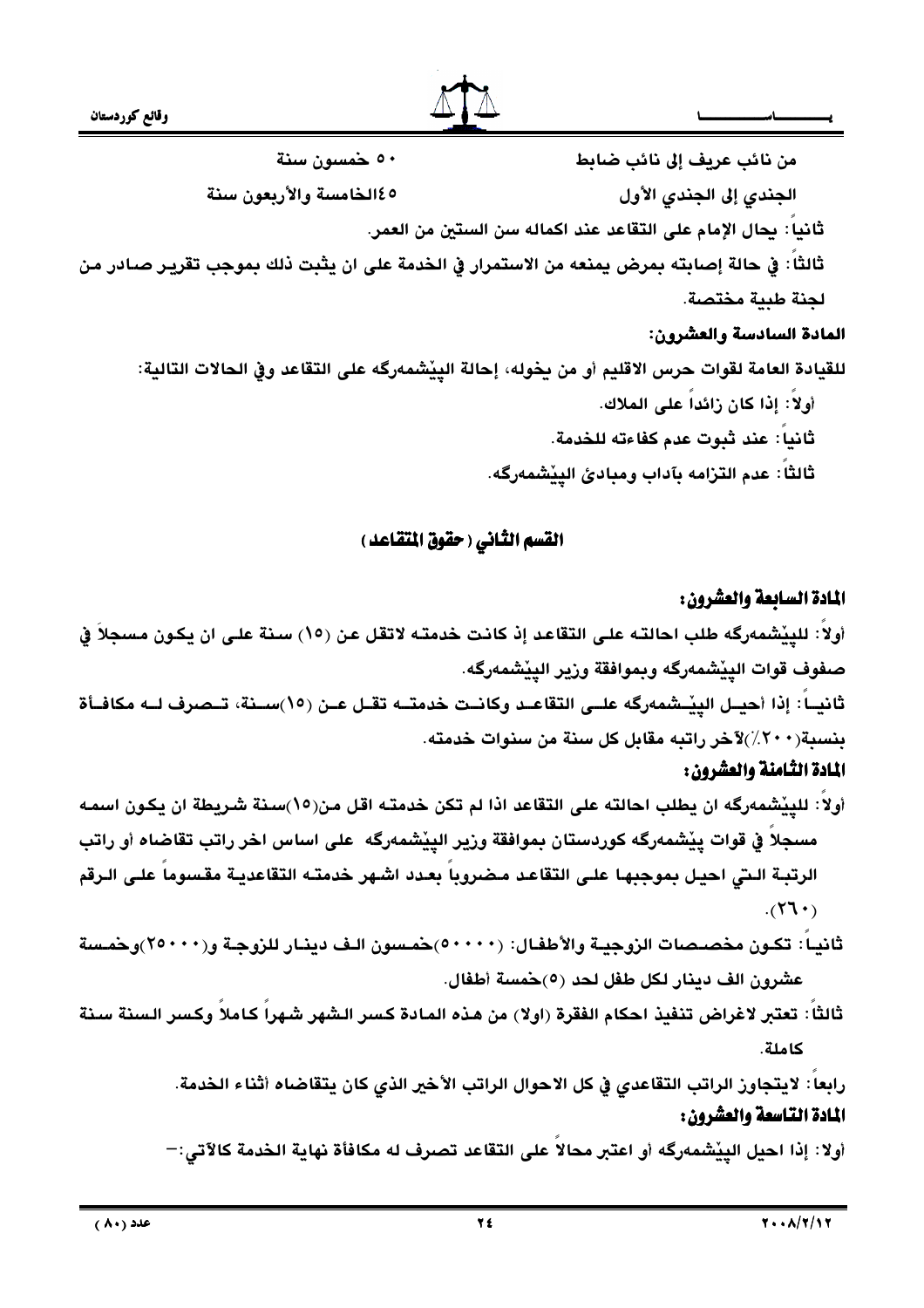

\– راتب الكامـل لمـدة سـنة واحـدة إذا كانـت خدمتـه التقاعديـة لاتقـل عـن (١٥) سـنة قبـل تـاريخ  $.1991/\tau$ /0

٢- راتبه الكامل لمدة سنة واحدة إذا كانت خدمته لاتقل عن (٢٠) سنة.

ثانيا : فيما عدا ماورد في الفقرتين (أ، ب من أولا اعلاه) من هذه المادة تصرف للمحال على التقاعد مكافأة لمدة (ستة اشهر) من الخدمة للمتقاعد بقدر آخر راتب عندما كان في الخدمة.

# المادة الثلاثون:

إذا تـوفي البِيْـشمەرگە أو المتقاعـد تنقـل كافـة الحقـوق التقاعدبـة والمخصـصات العائليــة والحقـوق المستحقة من جراء خدماته إلى خلفه، مثلما هو محدد في هذا القانون. المادة الحادية والثلاثون:

تصرف الحقوق التقاعدية اعتباراً من تاريخ الانفكاك أو الوفاة إلا إذا تأخر الطلب أكثر من ثلاث سنوات فتصرف حينئذ من تاريخ تقديم الطلب ما لم يكن التأخير بعذر مشروع. المادة الثانية والثلاثون:

إذا تعين المتقاعد في وظيفة أخرى له الحق أن يختار بين راتبه التقاعدى وراتبه الوظيفى.

# القسم الثالث (الفقود والمعتجز)

# المادة الثالثة والثلاثون:

أولاً: في حالة فقدان أو احتجاز اليِيْشمەرگە إثنـاء الخدمـة أو بـسببها يـصرف راتبـه بـصورة كاملـة إلى ورثتـه الشرعيين لحين عودته أو شوت وفاته. ثانياً : يمنح الحقوق التقاعدية إلى خلف الييْشمەرگە المفقود أو المحتجز في الحالات التالية: ١– من يوم ثبوت وفاته. ٢– بعد مرور (٢)سنتين على فقدانه أو احتجازه إذا ثبتت وفاته. ٣– يعتـبر الـذين تـشملهم الفقرتـان(أ ، ب) مـن هـذه المـادة شـهيدا ويـتم الحـاقهم بـوزارة شـؤون الـشهداء و المؤ نفلين. ثالثًا: إذا ثبت بأن فقدان أو احتجاز الييْشمەرگە كان بسبب إهمالـه أو عدم التزامـه بمبـادئ الييْشمەرگە، فيحال على التقاعد وتتخذ الإجراءات القانونية ضده. رابعا : تحتسب مدة فقدانه أو احتجازه خدمة له، باستثناء ماورد في الفقرة (ثالثًا) من هذه المادة. المادة الرابعة والثلاثون: يمنح الييْشْمەرگە (حرس الاقليم) الحقوق التقاعدية في الحالات التالية:— أولا: الوفاة أثناء الخدمة أو من جرائها إذا كانت خدمته كييْشمەرگه اقل من (١٥) حمس عشرة سنة بعد

ابلاغ خدمته الى (١٥) خمس عشرة سنة.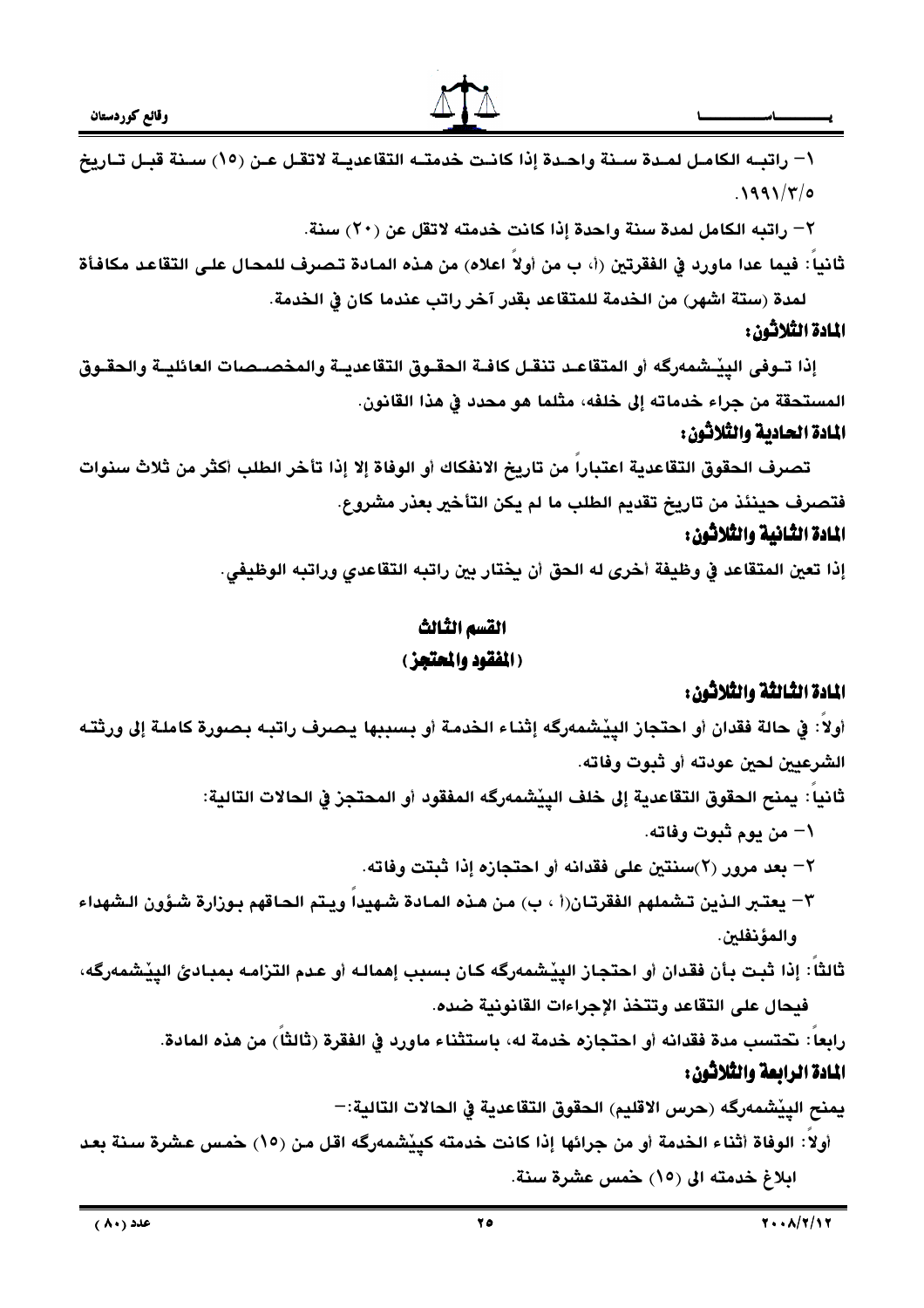

- ثانياً : الشهيد في جبهات القتال والحركات العسكرية تمنح لـه الحقوق والامتيازات بموجب قوانين وزارة شؤون الشهداء والمونغلين.
- ثالثاً: تشمل الفقرة (أولاً) اعلاه الينشمەرگە الذي كان مستمراً في الخدمة قبل الانتفاضية ١٩٩١/٢/٥ الى بوم وفاته.

رابعـاً: تنقـل اضـابير المـشمولين باحكـام هـذه المـادة الى وزارة شـؤون الـشهداء والمـؤنفلين كجهـة مختصة.

# المادة الخامسة والثلاثون:

أولا: يصرف كامل الراتب والمخصصات والحقوق لمن كان يعيلهم الأسير طوال مدة الأسر. ثانياً: تحتسب مدة الأسر لجميع الأغراض كخدمة فعلية.

# القسم الرابع (أحكام متفرقة )

# المادة السادسة والثلاثون:

المتقاعد أو ورثته بحرمون من الحقوق التقاعدية إذا ثبت خيانته أو تعاونه مع الجهات المعادية للحركة التحررية الكوردستانية وحكومة اقليم كوردستان.

# المادة السابعة والثلاثون:

إذا اعيد المتقاعـد الى الخدمـة بأمر القيادة العامـة لقـوات حرس الاقلـيم، فلانتمـنح لـه المكافـأة التقاعديـة للمرة الثانية.

# المادة الثامنة والثلاثون:

ليس لمن بحال على التقاعد وتصرف له الحقوق التقاعدية بموجب احكام هذا القانون ان يتقاضى راتبـا رسميا اخرا.

# المادة التاسعة والثلاثون:

كل من التحق قبل الانتفاضة بصفوف الثورة لغاية ١٩٩١/٣/٥ ولاتقل خدمته عن (٣) ثلاث سنوات يحال على التقاعد وتكمل خدمته الى (١٥) حمس عشرة سنة بالشروط التالية:—

- أولاً: ان لايتقاضى راتباً رسمياً.
- ثانياً: لم يكن من معارضي الثورة يوماً ما.
- ثالثاً: خدم هذه المدة قبل الانتفاضة وبدون إنقطاع.

رابعاً: اكمل السادسة عشرة من العمر عند التحاقه بصفوف الييْشمەرگە

# المادة الأربعون :

إذا نم تعديل أو تغير نظام الراتب فيتساوى راتب المتقاعد مع راتب الييْشمەرگە المستمر في الخدمة بنفس النسبة والدرجة والمنصب.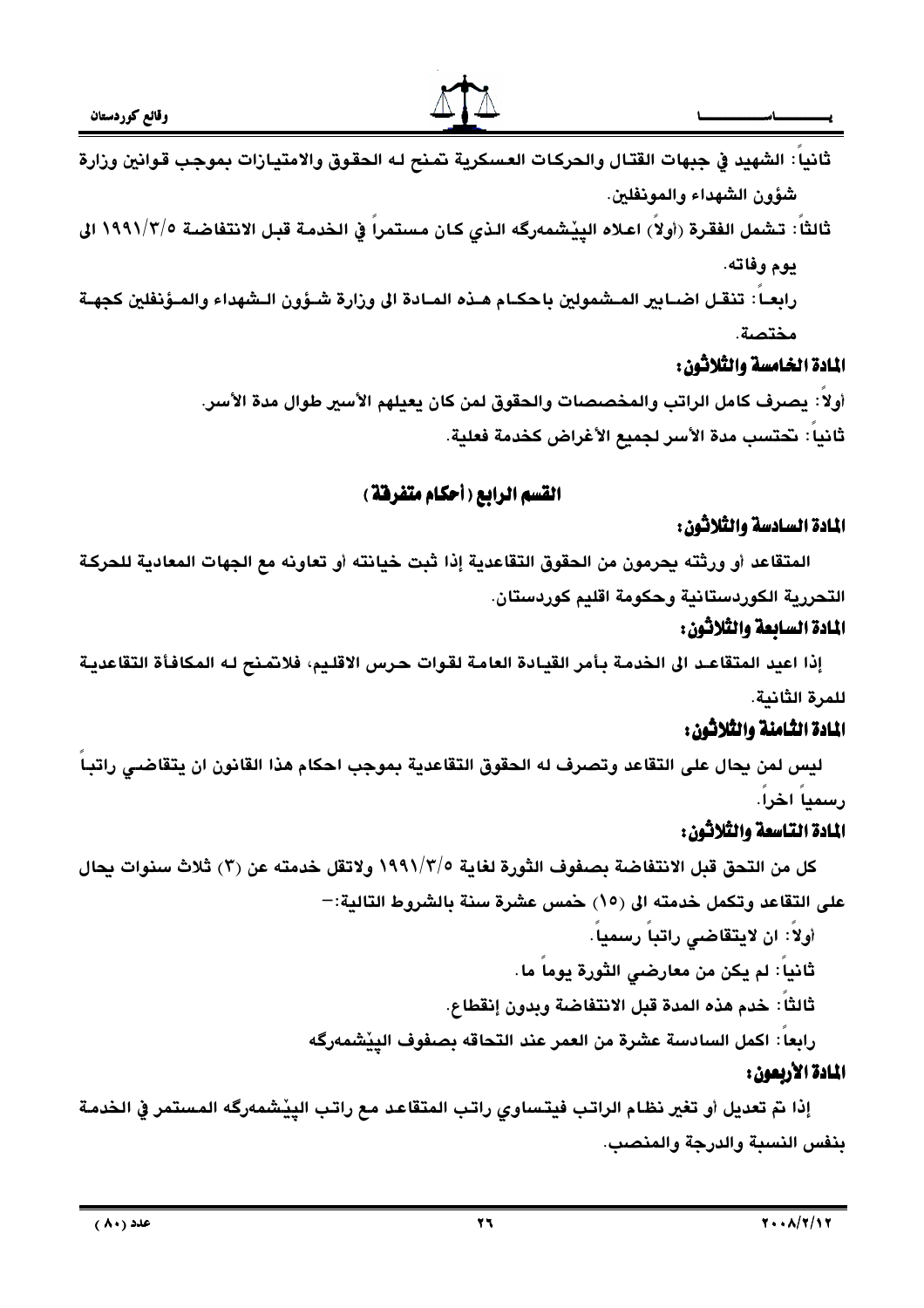

#### المادة الحادية والاربعون:

يعتـــبر العـــاملون في قـــوات ييْـــشمەرگه كوردســـتان ييْــشمەرگه بالدرجـــة والمنـــصب والعنـــوان الحـــالى ويستحقون الحقوق التقاعدية للييشمەرگە.

# المادة الثانية والاربعون :

تحتسب مدة الدراسـة في الكليـة والمعاهـد الـذي حـصل في نهايتهـا الييْـشمەرگه علـى الـشهادة بالنـسبة للضابط خدمة لأغراض التقاعد فقط.

# المادة الثالثة والاربعون:

أولاً: لايجوز التنازل عن الحقوق التقاعدية لأى شخص أو جهة ويعتبر باطلاً كل تنازل من هذا القبيل. ثانيا : لاتحجز المكافأة التقاعدية بسبب قرض في ذمة المتقاعد، إلا في الحالات التالية:

١. النفقة الشرعبة.

٢. تسديدا لقرض خزينة الاقليم.

ثالثًا: لا يحجز اكثر من (٢٥٪) من الراتب أو المكافأة التقاعدية لأي سبب كان.

#### المادة الرابعة والاربعون:

للقائد العام ان يمدد خدمة الـضباط ذي المناصب العاليـة والفنـيين والاختـصاصبين في الحـالات الـضرورية التي تقتضيها المصلحة العامة وعلى ان لايتجاوز مدة التمديد عن سنتين.

## المادة الخامسة والاربعون:

لايشمل هذا القانون أي شخص ثبت بصورة قانونية بانـه،كان لـه ضـلعا في المؤسسات القمعية للنظـام المنحل واشترك في جرائم القتل العشوائي والأنفال والإبادة الجماعية لشعب كوردستان. المادة السادسة والاربعون:

يستفيد الييْشــمەرگه (حرس الاقليم) المشمول باحكام هذا القانون من جميع حقوق وامتيازات اقرانـه من منتسبى الجيش العراقي المشــمولين بقانون الخدمة والتقاعـــد الانحادي النافذ أو أي قانون انحـادي آخر.

# المادة السابعة والاربعون:

لا يجوز ممارسة النشاط الحزبى بين صفوف قوات الييْشمەرگه. المادة الثامنة والاربعون:

تسرى أحكام هذا القانون على مواطني كوردستان خارج الاقليم

# المادة التاسعة والاربعون :

لا يعمل بأي نص قانوني أو قرار يتعارض مع أحكام هذا القانون. المادة الخمسون:

لمحلس الوزراء والوزارات ذات العلاقة اصدار الانظمة والتعليمات اللازمة كل حسب اختصاصه لتسهيل تنفيذ احكام هذا القانون.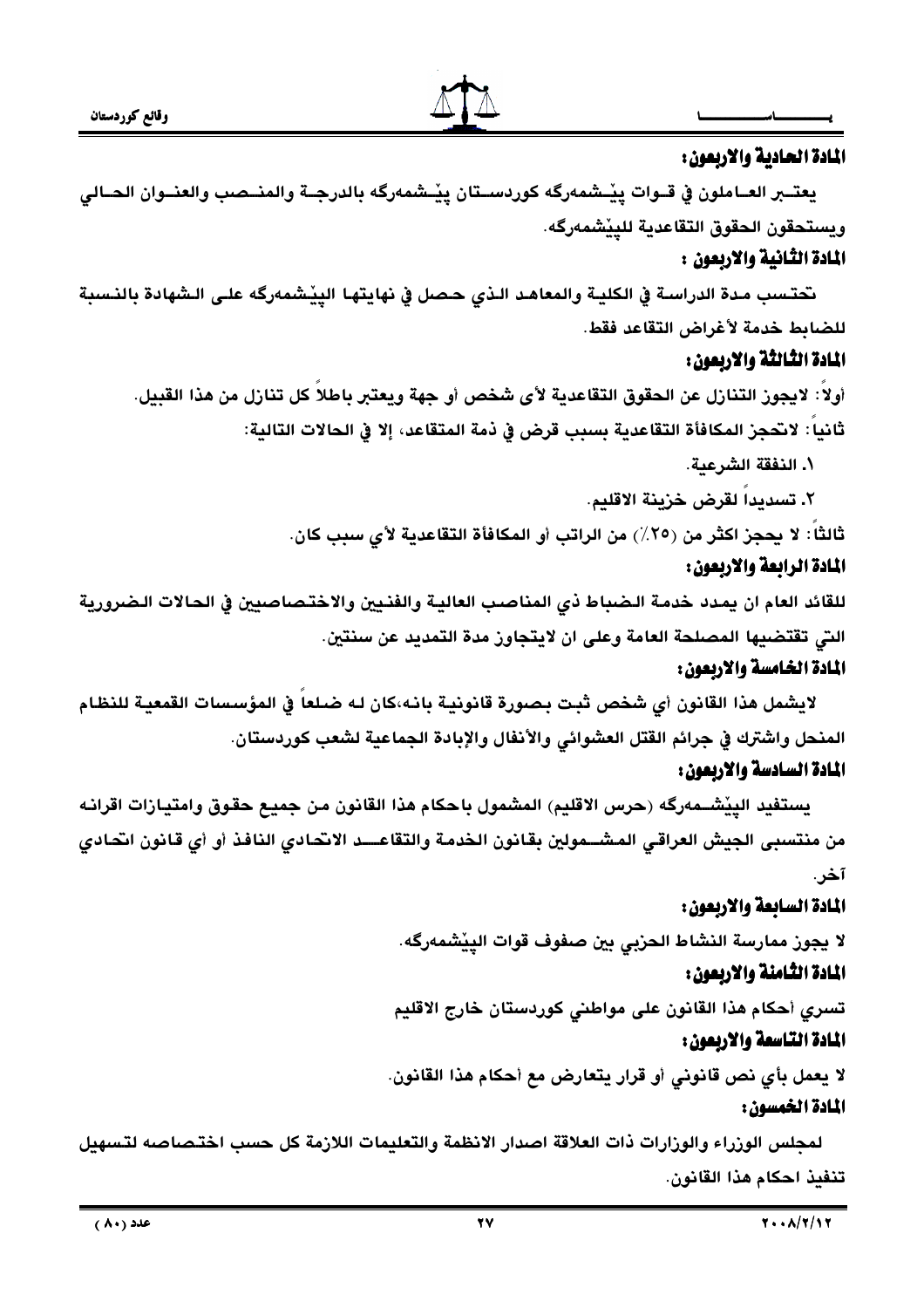

## المادة الحادية والخمسون:

على مجلس الوزراء والجهات ذات العلاقة تنفيذ احكام هذا القانون.

# المادة الثانية والخمسون:

ينفذ هذا القانون اعتباراً من تاريخ اصداره وينشر في الجريدة الرسمية (وقائع كوردستان).

مسعود بارزاني رئيس إفليم كوردستان-العراق

هەولىد

٢٧/به فراندار/ ٢٧٠٧ كوردية. ۱۷/کانون الثان*ي | ۲۰۰*۸ میلادیة. ۹ /محرم/ ۱٤۲۹ هجرية.

# الاسياب الموجية

لأهمية دور ييْشمەرگە كوردستان في الحركة التحررية لشعبنا، وترسيخ المكاسب وحماية حكومة اقليم كوردستان واشتراكهم الفعال في بنائها، وتقديراً للمناضلين الذين كانوا رمز الثورة، وهم جديرون في مقابل ذلك بتوفير الحياة والرفاهية الجيدة لهم، وان تحدد حقوقهم ، وبسط كل الاحترام لهم، ومن الآن فصاعداً، ان قوات الييْشمەرگە كقوة معاصرة ومستحدثة أن يأخذوا دورهم لأداء واجبهم لحماية إقليم كوردستان، لذلك شرع هذا القانون.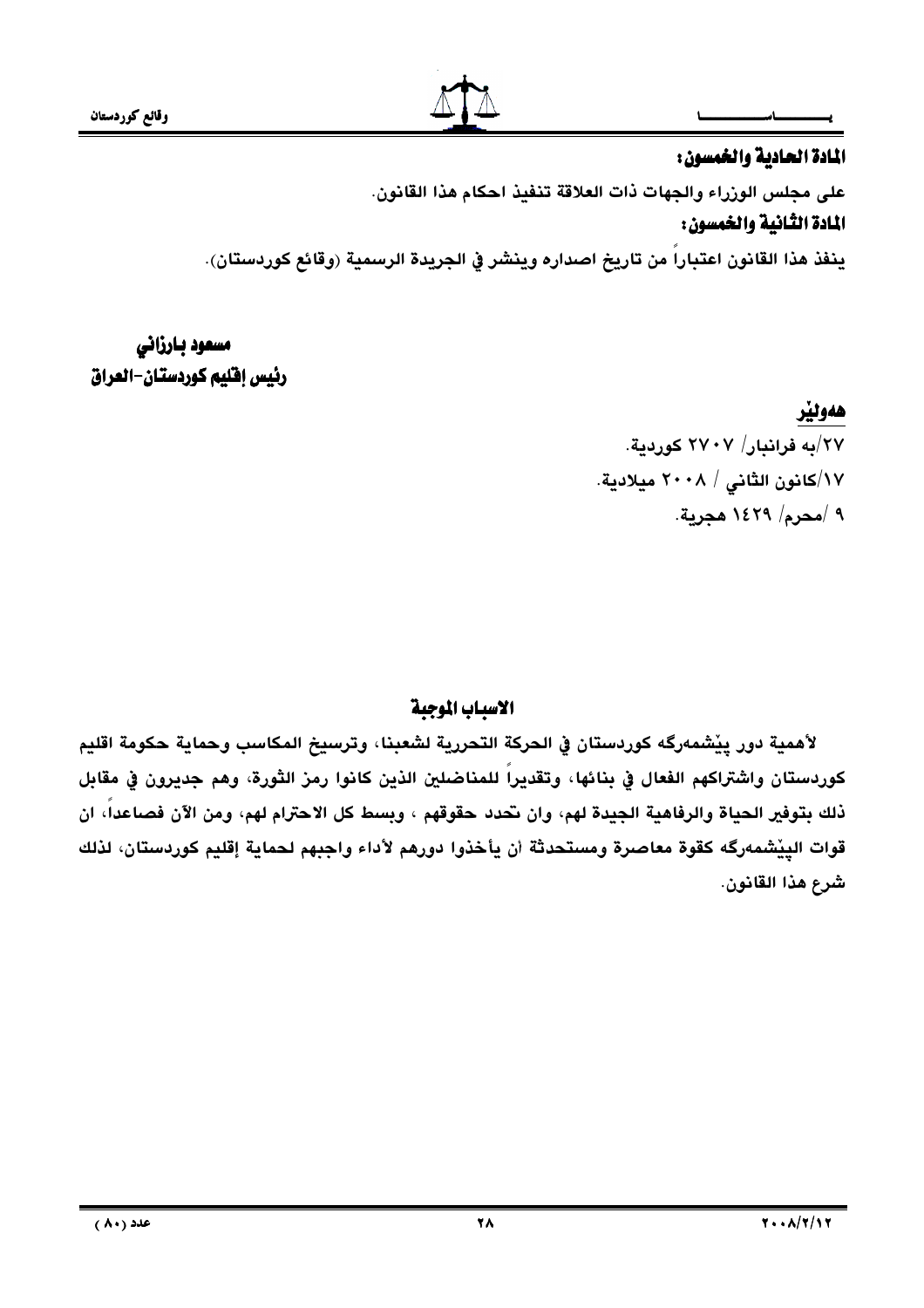وقائع كوردستان



بسم الله الرحمن الرحيم

إفليم كوردستان — العراق رئاسة إلاقليم الرئيس

باسم الشعب

قرار

# رفم (٥) نسنة ٢٠٠٨ فنافون التعديل الاول لقانون المجمع العلمي لكوردستان العراق رفقه( ١٢ ) لسنة ١٩٩٧

وفقًا للصلاحيات الممنوحة لنا في الفقرة الأولى من المادة العاشرة لقانون رئاسة إقليم كوردستان — العراق رقم (١) لسنة ٢٠٠٥ المعدل و بناء على ما شرعه المجلس الوطني لكوردستان – العراق فى جلسته المرقمة (٣٩) في ٣١ /٧/١٢/ ٢٠٠٧ قررنا إصدار:

# قانون رقم ( ٣٩) لسنة ٢٠٠٧ قانون التعديل الاول لقانون الجمع العلمى لكوردستان العراق رقم(١٢) لسنة ١٩٩٧

# المادة الأولى:

يعدل اسم القانون رقم (١٢) لسنة ١٩٩٧ من قانون المجمع العلمي لكوردستان العراق الى قانون الاكاديمية الكوردية.

# المادة الثانية :

تعدل المادة الاولى من القانون رقم (١٢) لسنة ١٩٩٧وتقراء كالآتي:

# المادة الأولى:

# يؤسس في أقليم كوردستان . العراق مجمع بأسم(الاكاديمية الكوردية) ويرتبط برئاسة مجلس الوزراء. المادة الثالثة :

تلغي المادة الرابعة من القانون رقم (١٢) لسنة ١٩٩٧ وتحل محلها مايلي:.

يهدف المجمع إلى تحقيق مايلي:

- ١− المحافظة على اصالة اللغة الكوردية وتنميتها وتطويرها.
- ٢ العمـل علىالوصـول الى لغـة كورديـة رسميـة موحـدة بالاسـتفادة مـن مفـردات ومـصطلحات جميـع اللهحات.